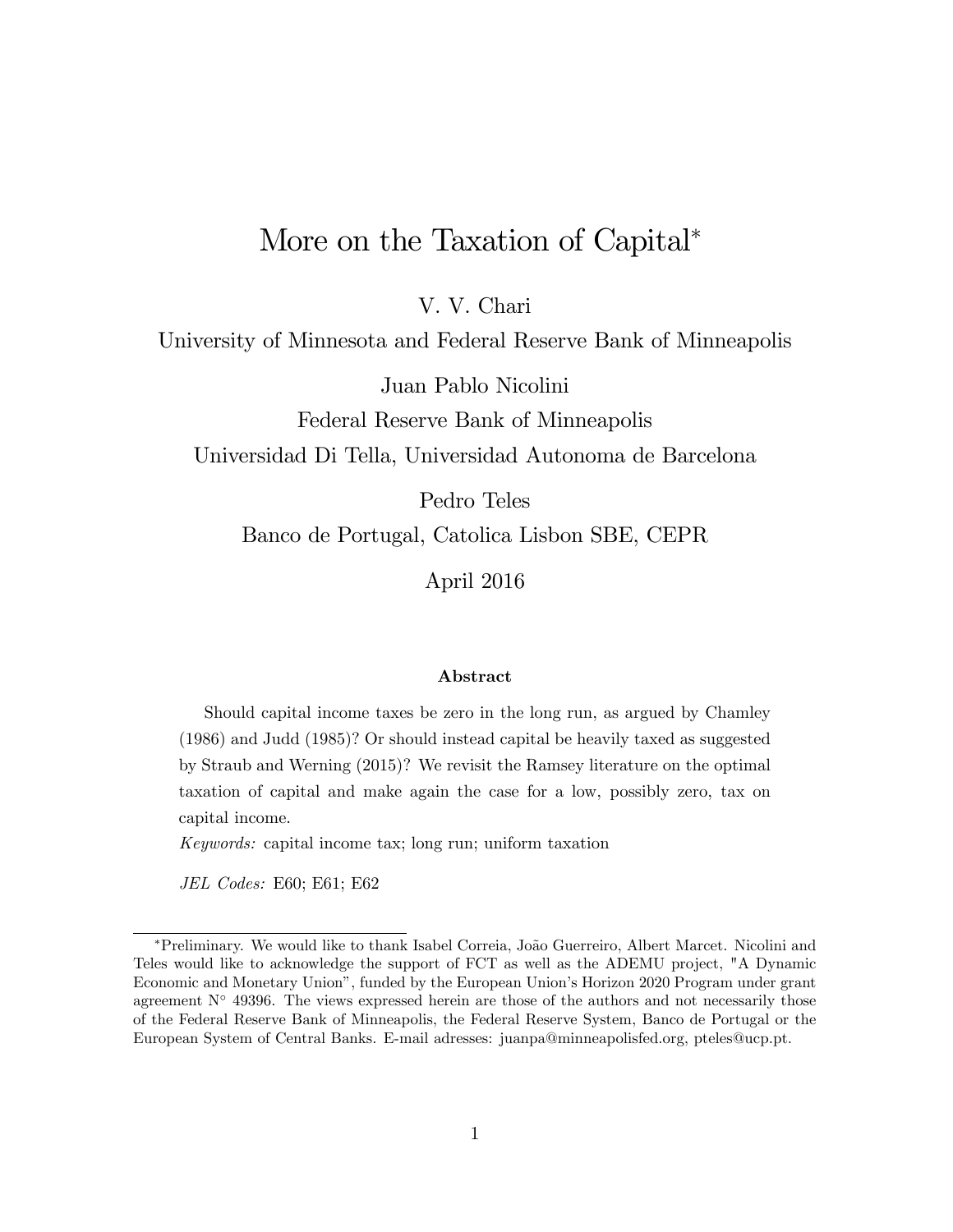### 1 Introduction

Should capital income taxes be zero in the long run, as argued by Chamley (1986) and Judd (1985)? Or should instead capital be heavily taxed as suggested by Straub and Werning (2015)? We revisit the Ramsey literature on the optimal taxation of capital and make again the case for a low, possibly zero, tax on capital income.

In the problem of the optimal taxation of capital a key distinction is whether it is future capital or current capital that is being taxed, whether capital is being taxed or confiscated. This is not an easy distinction since taxing future capital also taxes current capital. If incentives to confiscate initial capital were purely temporary, focusing on the long run taxation of capital would be a way of abstracting from the confiscation of the initial stock. However, the results of Straub and Werning (2015) surprisingly show that not to be the case. An alternative way, the one we choose to take here, is to abstract from the confiscation of the initial capital stock including the indirect effects on its valuation, a strategy that Armenter (2008) also follows.

Once the initial confiscation is ruled out, then the reasons for not taxing capital income become apparent. Capital should not be taxed when consumption and labor ought to be taxed at uniform rates over time. Roughly, when consumption and labor elasticities are constant over time, consumption and labor should be taxed at constant rates over time, and therefore there is no reason to tax capital. If instead consumption or labor elasticities vary over time, then goods should be taxed at varying rates and capital taxes (or subsidies) can be a way of accomplishing this. In a steady state, elasticities are constant and that explains the results in Chamley and Judd.

Taxing future capital is a very inefficient way of confiscating current capital. This is the first main point of the paper. A very clear example of this is in Straub and Werning (2015). They give examples where the optimal policy in Chamley's representative agent model is to tax capital income at 100% forever, so that the optimal allocations converge to zero capital and zero consumption. The reason for this is to confiscate the initial private wealth in a context where the capital income tax is capped at a natural limit of 100%. Ideally only the second period capital income tax would be large, but then it may have to be larger than 100%. The third best policy would then use the whole term structure, taxing capital forever at its limit. This confiscatory policy, as shown here, can be replaced with a sizeable gain, by a relatively high consumption tax in the second period. The reason the consumption tax can do better than the capital income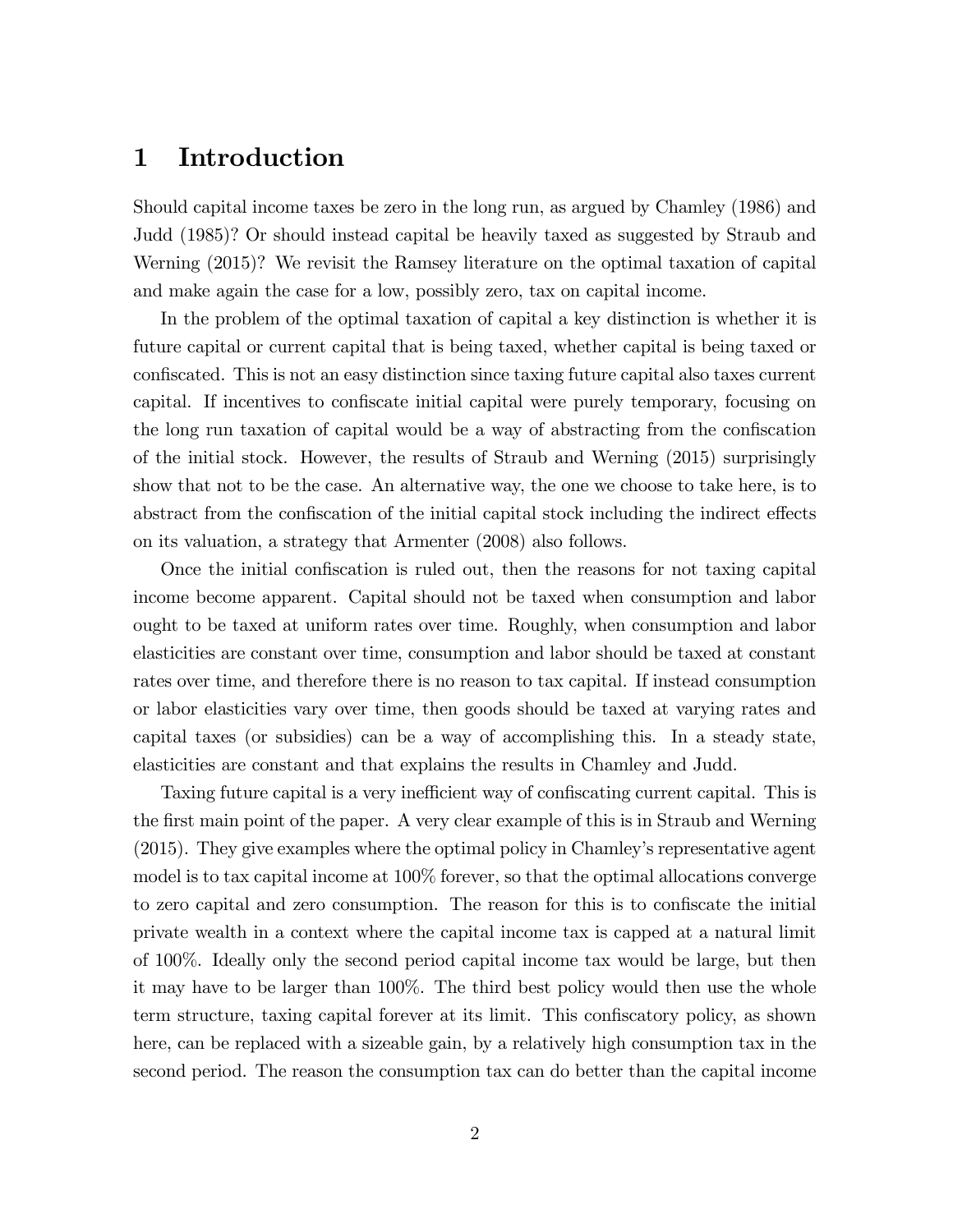tax is that it is not subject to the same limit as the capital tax. Both Chamley and Judd and Straub and Werning consider only labor and capital income taxes. When both labor and consumption taxes are used, consumption taxes in the second period can achieve the desired confiscation, and zero capital income taxes are again optimal in the steady state.

A better way to confiscate than using future consumption taxes is to tax the initial capital stock directly. It is not clear why the same purpose, of raising a particular levy, should be achieved in a less efficient way with future consumption taxes, or even less efficiently through future capital income taxes. For this reason, we impose limits not on the initial tax rates but on the resulting confiscation, including indirect valuation effects. Once this assumption is made, the conditions for not taxing capital are conditions for uniform taxation of consumption and labor.

The second main point of the paper is to explain why capital should or should not be taxed, once confiscation is ruled out, relating it to the optimal taxation principles in the public Önance literature of Diamond and Mirrlees (1971) and Atkinson and Stiglitz  $(1972)$ . Taxing capital imposes differential taxation on consumption and labor over time. When is that desirable?

Suppose it was the case that consumption in different periods should be taxed at a common rate, and similarly, labor in different periods should also be taxed at a common rate. Then, it would not be optimal to use the capital tax to differentially tax the different goods. The conditions for uniform taxation of consumption and labor in different periods are conditions similar to the ones in Atkinson and Stiglitz (1972). In Atkinson and Stiglitz, if preferences are separable in labor and homothetic in the consumption goods, then the consumption goods should be taxed at a uniform rate. Similarly, a generalization of Atkinson and Stiglitz to a model with one consumption good and multiple labor types, will also prescribe common taxation of labor if preferences are separable in the consumption good and homothetic in the types of labor.

Additively separable preferences that are isoelastic in both consumption and labor are preferences that are separable and homothetic in both consumption and labor. For those preferences, abstracting from the initial confiscation, consumption and labor should be taxed at a constant rate and capital should not be taxed. One simple intuition is the partial equilibrium one that goods should be taxed according to their demand elasticity. When elasticities are the same, so should taxes be. In the steady state, even if preferences are not isoelastic, elasticities are constant because allocations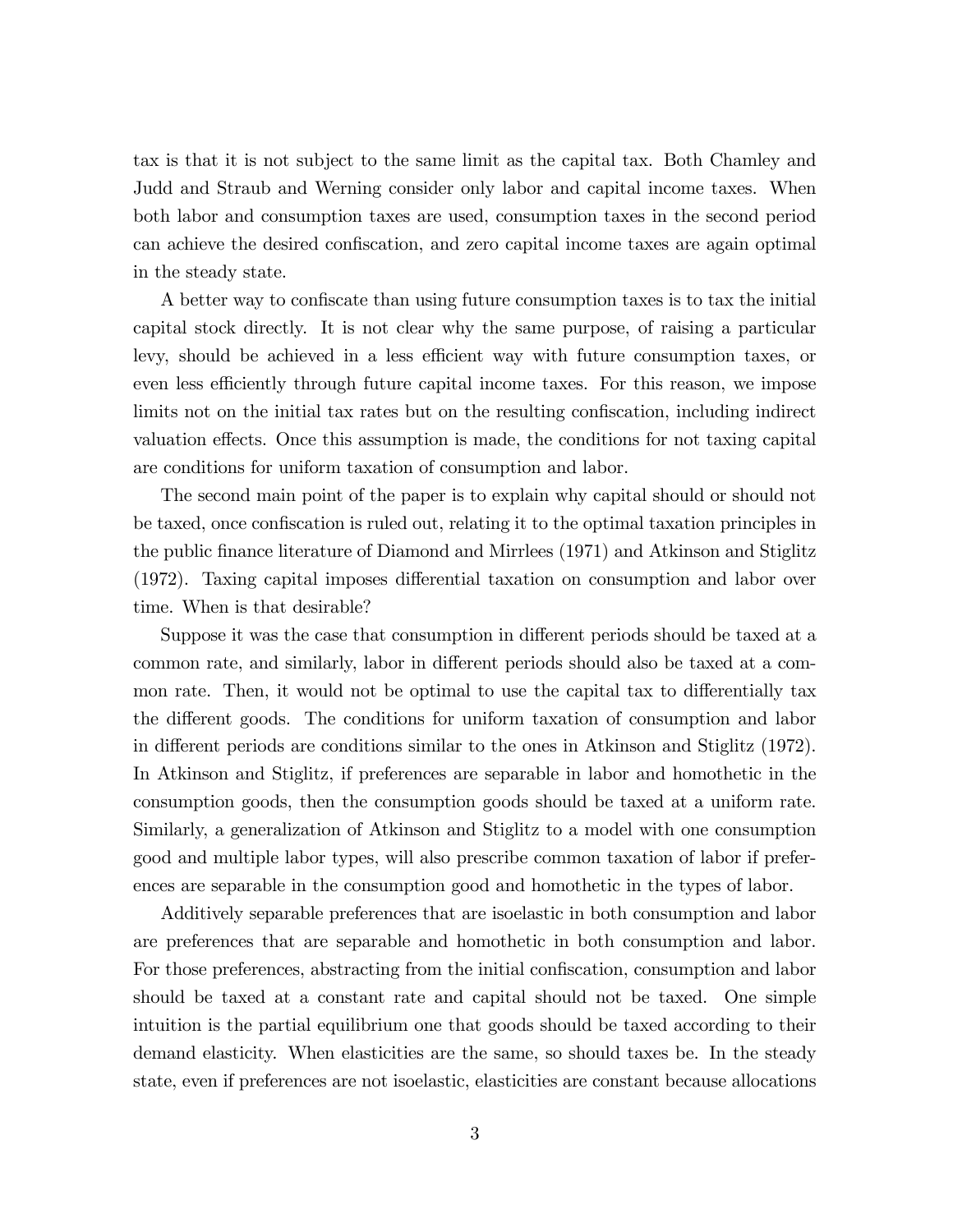are constant. That is probably the clearest intuition for why capital should not be taxed in the steady state. Away from the steady state, and abstracting from the initial confiscation, to the extent that elasticities may be fairly stable, optimal taxation of capital income will be close to zero.

The application of the result in Diamond and Mirrlees (1971) that capital should not be taxed because it is an intermediate good is not straightforward in these dynamic models. In a model where labor and capital may be used to produce different goods, under the conditions of Diamond and Mirrlees, production should not be distorted and therefore intermediate goods should not be taxed. But labor in different periods in these dynamic models is not the same labor, and that makes a difference. The results of Diamond and Mirrlees cannot be directly applied.

The results are first shown for a representative agent economy (Section 2). The results extend to the case in which capital is concentrated in the hands of only a few and their weight in the social welfare function approaches zero. The only reason to tax capital in that case, as in the representative agent economy, is if price elasticities vary with the allocations along the transition. We show this in Section 3.

Other relevant literature includes Chari, Christiano, Kehoe (1994), Atkeson, Chari and Kehoe (1999), Judd (1999, 2002), Coleman (2000), Abel (2007), Lucas and Stokey  $(1983)$ , Greulichy, Laczó and Marcet  $(2016)$ .

### 2 A representative agent economy

The model is the deterministic neoclassical growth model with taxes. The preferences of a representative household are over consumption  $C_t$  and labor  $N_t$ ,

$$
U=\sum_{t=0}^{\infty}\beta^t u(C_t,N_t).
$$

satisfying the usual properties.

Government consumption  $G_t$  is exogenous. The production technology is

<span id="page-3-0"></span>
$$
C_{t} + G_{t} + K_{t+1} - (1 - \delta) K_{t} \le A_{t} F\left(N_{t}, K_{t}\right)
$$
\n(1)

where  $K_t$  is capital,  $A_t$  is an aggregate productivity parameter and the production function is constant returns to scale.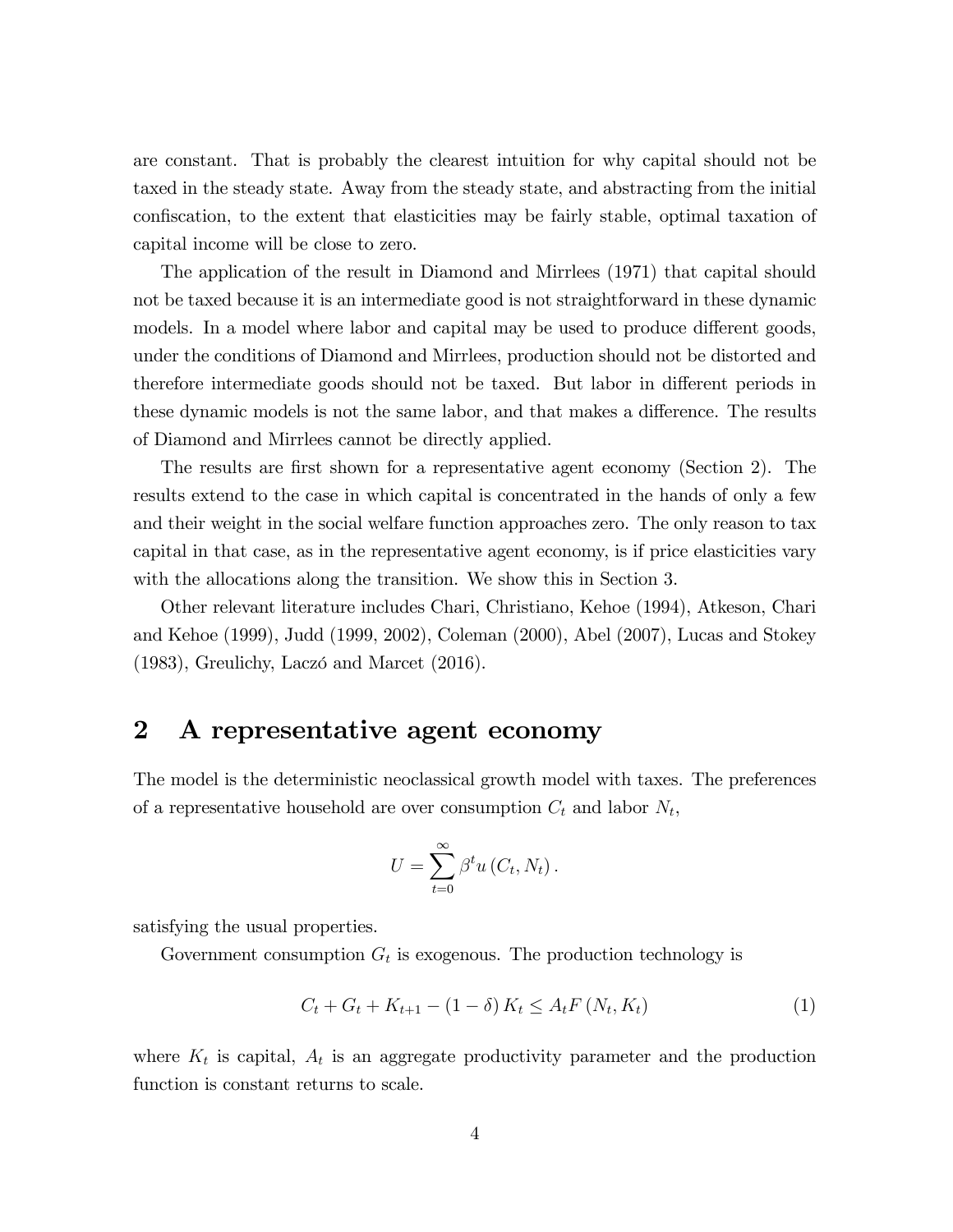The government finances public consumption with time varying taxes on consumption  $\tau_t^c$ , labour income  $\tau_t^n$ , capital income  $\tau_t^k$ . There is also a tax on the initial wealth  $l_0$ . The consumption taxes and the initial levy are restricted to be zero in Chamley (1986) and Straub and Werning (2015).

The flow of funds for the households can be described by

$$
\frac{1}{1+r_{t+1}}b_{t+1} + K_{t+1} = b_t + \left[1 + \left(1 - \tau_t^k\right)\left(U_t - \delta\right)\right]K_t + \left(1 - \tau_t^n\right)W_tN_t - \left(1 + \tau_t^c\right)C_t,
$$

for  $t \geq 1$ , and

$$
\frac{1}{1+r_1}b_1+K_1=(1-l_0)\left[b_0+\left[1+\left(1-\tau_0^k\right)\left(U_0-\delta\right)\right]K_0\right]+ \left(1-\tau_0^n\right)W_0N_0-\left(1+\tau_0^c\right)C_0.
$$

There is also a no-Ponzi games condition.  $b_{t+1}$  are real bonds that cost  $\frac{1}{1+r_{t+1}}$  and pay one unit of good in period  $t + 1$ .  $r_{t+1}$  is the real interest rate between period t and  $t+1$ ,  $W_t$  is the wage,  $U_t$  is the rental rate of capital. Capital income is taxed with a depreciation allowance.

The household that maximizes utility subject to the budget constraint must equate the marginal rate of substitution between consumption and labor to the real wage distorted by the consumption and the labour income tax,

$$
-\frac{u_C(t)}{u_N(t)} = \frac{(1+\tau_t^c)}{(1-\tau_t^n)W_t}.
$$
\n(2)

where  $u_C(t)$  stands for  $u_C(C_t, 1 - N_t)$  and  $u_N(t)$  for  $u_N(C_t, N_t)$ . The optimal decision on bonds and capital requires

$$
\frac{u_C(t)}{(1+\tau_t^c)} = (1+r_{t+1})\frac{\beta u_C(t+1)}{(1+\tau_{t+1}^c)},\tag{3}
$$

$$
1 + r_{t+1} = 1 + \left(1 - \tau_{t+1}^k\right) \left(U_{t+1} - \delta\right). \tag{4}
$$

The price of the good must equal marginal cost,

$$
1 = \frac{W_t}{A_t F_n(t)} = \frac{U_t}{A_t F_k(t)},
$$
\n(5)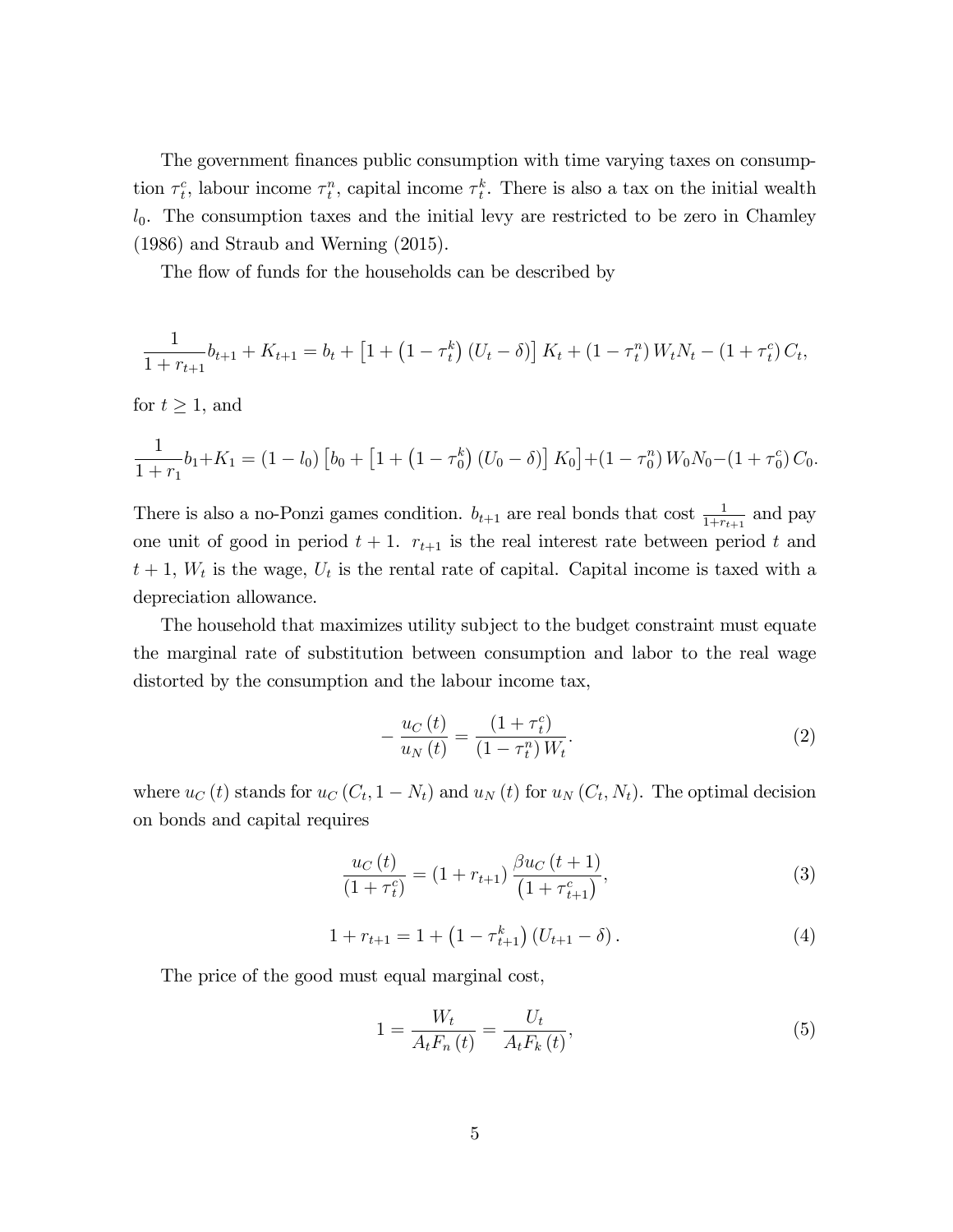with  $F_n(t) \equiv F_n\left(\frac{K_t}{N_t}\right)$  $N_t$ ) and  $F_k(t) \equiv F_n\left(\frac{K_t}{N_t}\right)$  $N_t$  $\big).$ These marginal conditions can be written as

> $\equiv$  $u_C\left(t\right)$  $u_{N}\left(t\right)$ =  $(1+\tau^c_t)$  $\left(1-\tau_{t}^{n}\right)A_{t}F_{n}\left(t\right)$ : (6)

<span id="page-5-0"></span>
$$
\frac{u_C(t)}{(1+\tau_t^c)} = \left[1 + \left(1 - \tau_{t+1}^k\right) \left[A_{t+1} F_k\left(t+1\right) - \delta\right]\right] \frac{\beta u_C\left(t+1\right)}{\left(1 + \tau_{t+1}^c\right)},\tag{7}
$$

with the intertemporal condition for labor being

$$
\frac{u_N(t)}{\beta u_N(t+1)} = \frac{(1-\tau_t^n)}{(1-\tau_{t+1}^n)} \frac{A_t F_n(t)}{A_{t+1} F_n(t+1)} \left[1 + \left(1 - \tau_{t+1}^k\right) \left[A_{t+1} F_k(t+1) - \delta\right]\right]
$$

which will make it apparent how the different taxes distort the allocation relative to the first best

The first best is the allocation that maximizes utility taking into account only the resource constraints [\(1\)](#page-3-0). The resulting efficient allocation would be described by the usual marginal conditions

$$
- u_N(t) = A_t F_n(K_t, N_t) u_C(t), \qquad (8)
$$

$$
u_C(t) = \beta u_C(t+1) \left[ A_{t+1} F_k(t+1) + 1 - \delta \right]
$$
 (9)

and

$$
C_{t} + G_{t} + K_{t+1} - (1 - \delta) K_{t} = A_{t} F(t).
$$
 (10)

The budget constraint of the households can be written as

$$
\sum_{t=0}^{\infty} q_t \left[ \left( 1 + \tau_t^c \right) C_t - \left( 1 - \tau_t^n \right) W_t N_t \right] =
$$
\n
$$
\left( 1 - l_0 \right) \left[ b_0 + \left[ 1 + \left( 1 - \tau_0^k \right) (U_0 - \delta) \right] K_0 \right] \tag{11}
$$

where  $q_t = \frac{1}{(1+r_1)_x}$  $\frac{1}{(1+r_1)...(1+r_t)}$  for  $t \geq 1$ , with  $q_0 = 1...$  This uses the no-Ponzi games condition  $\lim_{T \to \infty} q_{T+1}b_{T+1} \geq 0.$ 

The marginal conditions of the household and firm can be used to write the budget constraint as an implementability condition. The initial levy is restricted regardless of the taxes that are used to obtain it.  $\mathcal{W}_0$  is the exogenous level of initial wealth that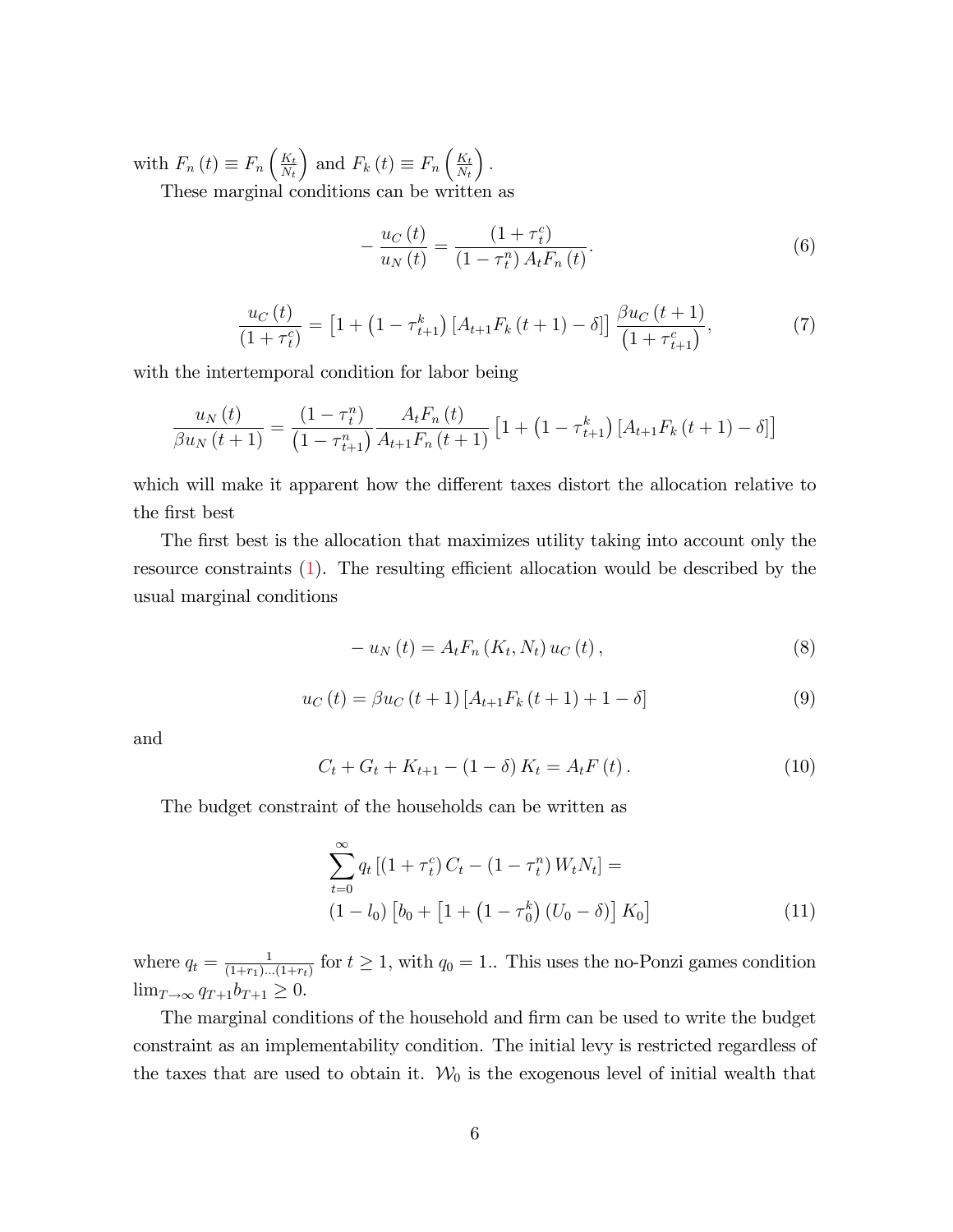the household can keep, measured in units of utility,

<span id="page-6-1"></span>
$$
u_C(0) (1 - l_0) [b_0 + [1 + (1 - \tau_0^k) (U_0 - \delta)] K_0] = \mathcal{W}_0
$$
 (12)

The implementability condition can then be written as

<span id="page-6-0"></span>
$$
\sum_{t=0}^{\infty} \beta^t \left[ u_C(t) C_t + u_N(t) N_t \right] = \mathcal{W}_0.
$$
\n(13)

The implementability condition  $(13)$  together with the resource constraints  $(1)$  are the only equilibrium restrictions on the sequences of consumption, labor and capital. There are natural restrictions on the taxes, that the tax revenue does not exceed the base, so that  $\tau_t^k \leq 1$ , and  $\tau_t^n \leq 1$  for all t. These restrictions will not be binding in this set up.

The other equilibrium condition, other than  $(13)$  and  $(1)$ , are satisfied by other variables

$$
-\frac{u_C(t)}{u_N(t)} = \frac{(1+\tau_t^c)}{(1-\tau_t^n)W_t},
$$
\n(14)

determines  $\tau_t^n$ 

$$
\frac{u_C(t)}{1+\tau_t^c} = (1+r_{t+1})\frac{\beta u_C(t+1)}{1+\tau_{t+1}^c},\tag{15}
$$

determines  $r_{t+1}$ 

$$
1 = \frac{W_t}{A_t F_n(t)},\tag{16}
$$

determines  $W_t$ 

$$
\frac{W_t}{A_t F_n(t)} = \frac{U_t}{A_t F_k(t)},\tag{17}
$$

determines  $U_t$ 

$$
\frac{u_C(t)}{(1+\tau_t^c)} = \frac{\beta u_C(t+1)}{(1+\tau_{t+1}^c)} \left[1-\delta + \left(1-\tau_{t+1}^k\right) U_{t+1}\right],
$$

determines  $\tau_{t+1}^c$ , given  $\tau_t^c$ . The constraint [\(12\)](#page-6-1) will be satisfied with  $l_0$ .

This implementation does not use  $\tau_t^k$  for all t and  $\tau_0^c$ . They are redundant instruments. It follows that the restrictions  $\tau_t^k \leq 1$  will not bind. This also means that the capital tax can be set always equal to zero.

Capital taxes here are redundant instruments. So what does it mean that capital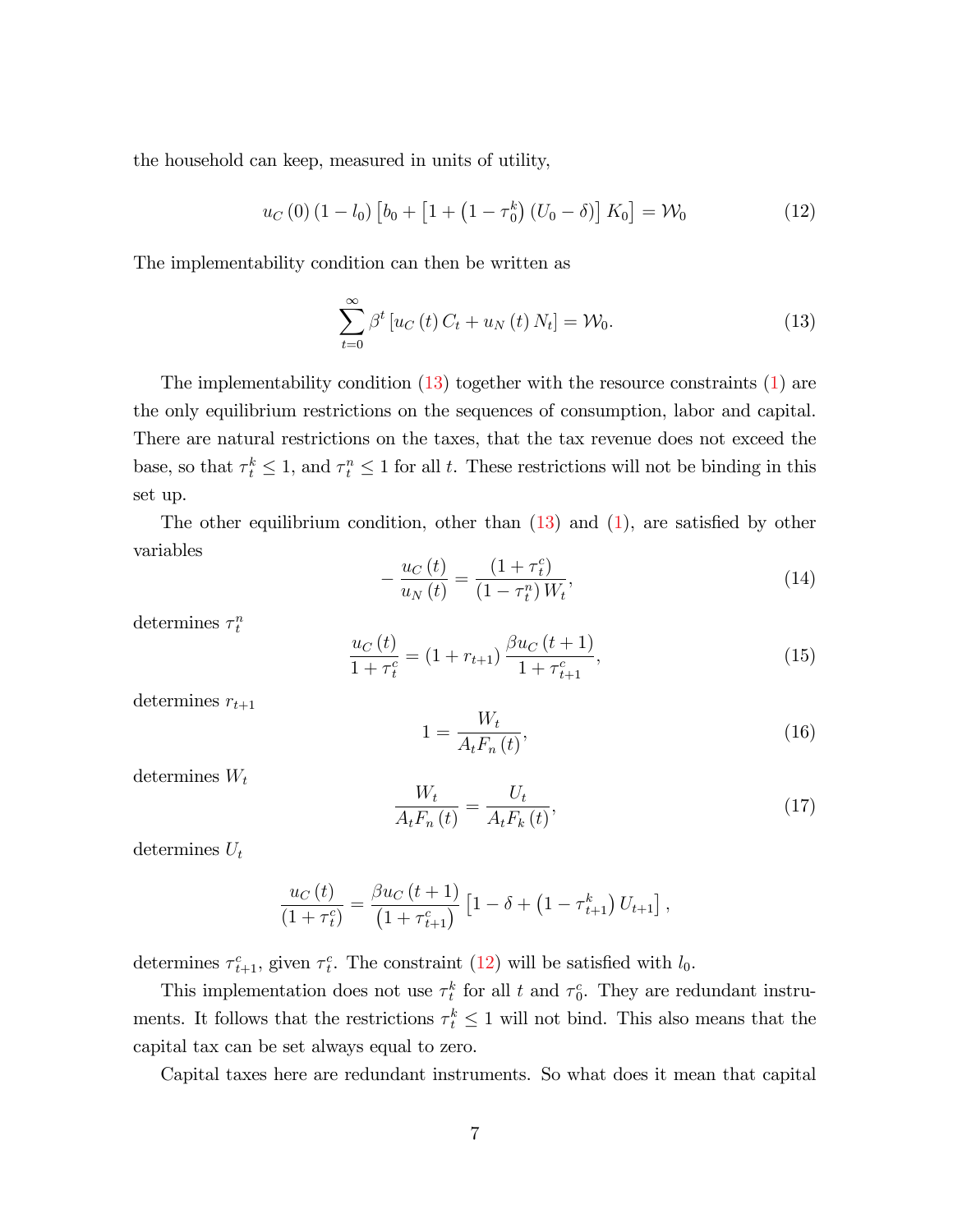should not be taxed? The sense in which capital is not taxed is that the intertemporal margins are not distorted.

We now characterize the optimal allocations. For simplicity, we assume additive separability in preferences. The marginal conditions for a solution of the Ramsey problem follow.

$$
\frac{u_C(t)}{\beta u_C(t+1)} = \frac{1 + \varphi(1 - \sigma(t+1))}{1 + \varphi(1 - \sigma(t))} [A_{t+1} F_k(t+1) + 1 - \delta], t \ge 0
$$
 (18)

and

$$
-\frac{u_N(t)}{u_C(t)} = \frac{1+\varphi(1-\sigma(t))}{1+\varphi(1+\sigma^n(t))} A_t F_N(t), t \ge 0,
$$
\n(19)

where  $\sigma(t) = -\frac{u_{CC}(t)C_t}{u_C(t)}$  $\frac{C C(t) C_t}{u_C(t)}$  and  $\sigma^n(t) = \frac{u_{NN}(t) N_t}{u_N(t)}$ .

The intertemporal Ramsey condition for labor is

$$
\frac{u_N(t)}{\beta u_N(t+1)} = \frac{1+\varphi\left(1+\sigma_{t+1}^n\right)}{1+\varphi\left(1+\sigma_t^n\right)} \frac{A_t F_N(t)}{A_{t+1} F_N(t+1)} \left[A_{t+1} F_k(t+1) + 1 - \delta\right], \ t \ge 0 \tag{20}
$$

The term  $\frac{A_t F_N(K_t,N_t)}{A_{t+1} F_N(K_{t+1},N_{t+1})}$   $[A_{t+1} F_k(K_{t+1},N_{t+1}) + 1 - \delta]$  is a marginal rate of transformation of labor between time t and time  $t + 1$ .

If  $\varphi = 0$ , the first best would be achieved with the intertemporal marginal rates of substitution being equal to the marginal rates of transformation. In the second best, the intertemporal marginal conditions of the first best still hold if the price elasticity of consumption and labor are constant,  $\sigma(t) = \sigma$ , and  $\sigma_t^n = \sigma^n$ . Even in the second best it is optimal not to distort the consumption and labor intertemporal margins.

For preferences that have constant elasticity of consumption,  $\sigma(t) = \sigma$ , it is optimal not to distort the intertemporal margin for consumption from period zero on, so that, from [\(7\)](#page-5-0), the consumption tax can be set constant over time . The capital tax would be set to zero. Labor taxes would move over time depending on the labor elasticity  $\sigma^{n}(t)$ . Instead, if preferences have constant elasticity for labor,  $\sigma^{n}(t) = \sigma^{n}$ , it is optimal not to distort the intertemporal margin for labor, also from period zero on. The labor tax could be set constant over time (possibly zero) and the capital tax should then also be set to zero. The consumption taxes would move over time depending on the consumption elasticity  $\sigma(t)$ . If both elasticities are constant, uniform taxation is optimal and capital should not be taxed, provided neither consumption nor labor taxes move over time.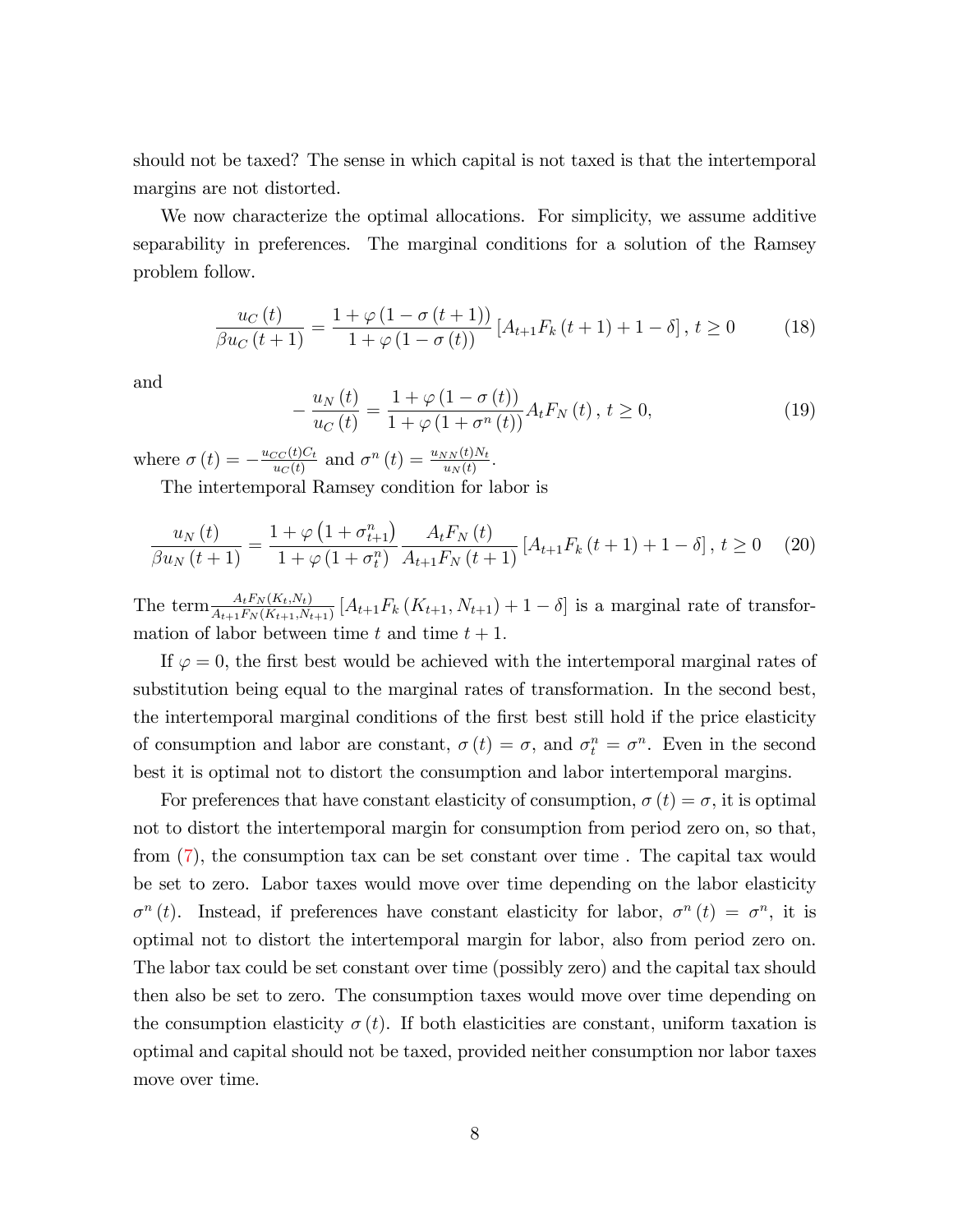In the steady state, the elasticities are constant. It is not optimal to distort either intertemporal margin. If  $\tau_t^c$  and  $\tau_t^n$  are kept constant, then it is optimal not to tax capital in the steady state.

### 2.1 The initial confiscation

We now relate these results to Chamley (1986) and Judd (1985), as well as Straub and Werning  $(2015)$ . In order to do that, we allow for valuation effects on the initial confiscation. We assume that the household has to keep at least (positive)  $\mathcal{W}_0$  initial wealth, in units of goods. In period zero, the restriction the Ramsey planner faces is

$$
\frac{(1-l_0)}{(1+\tau_0^c)}\left[b_0+\left[1+\left(1-\tau_0^k\right)\left(A_0F_k\left(0\right)-\delta\right)\right]K_0\right]\geq \mathcal{W}_0
$$

For any  $\tau_0^c$  and  $\tau_0^k$ ,  $l_0$  can satisfy this. The implementability restriction can be written as

$$
\sum_{t=0}^{\infty} \beta^t \left[ u_C\left(t\right) C_t + u_N\left(t\right) N_t \right] = u_C\left(0\right) \mathcal{W}_0.
$$

The Ramsey conditions imply

$$
\frac{u_C(0)}{\beta u_C(1)} = \frac{1 + \varphi(1 - \sigma(1))}{1 + \varphi(1 - \sigma(0) + \frac{\sigma(0)W_0}{C_0})} [1 - \delta + A_1 F_k(1)]
$$

This can be satisfied with a relatively high consumption tax in period one,  $\tau_1^c$ . The capital income tax may not be used for this purpose, because of the restriction that it cannot be larger than 100%.

The intuition for this result is that the lower the valuation of consumption at time zero, the lower the value of initial wealth for the household. This means that the relative value of revenues from distortionary taxation is higher: How can  $u<sub>C</sub>(0)$  be made small? By having consumption at zero be high. Consumption at zero is high if the real rate is low and a high expected consumption tax at time one can make the real rate low. A high capital income tax also makes the real rate low, but capital income cannot be taxed more than 100%. With constant elasticities  $\tau_1^c$  will be higher than  $\tau_0^c$ , and taxes can be kept constant after that. The tax on capital will be always zero.

There are two reasons why zero capital taxation may only be achieved in the steady state. One reason is that constant elasticities are a feature of constant allocations. The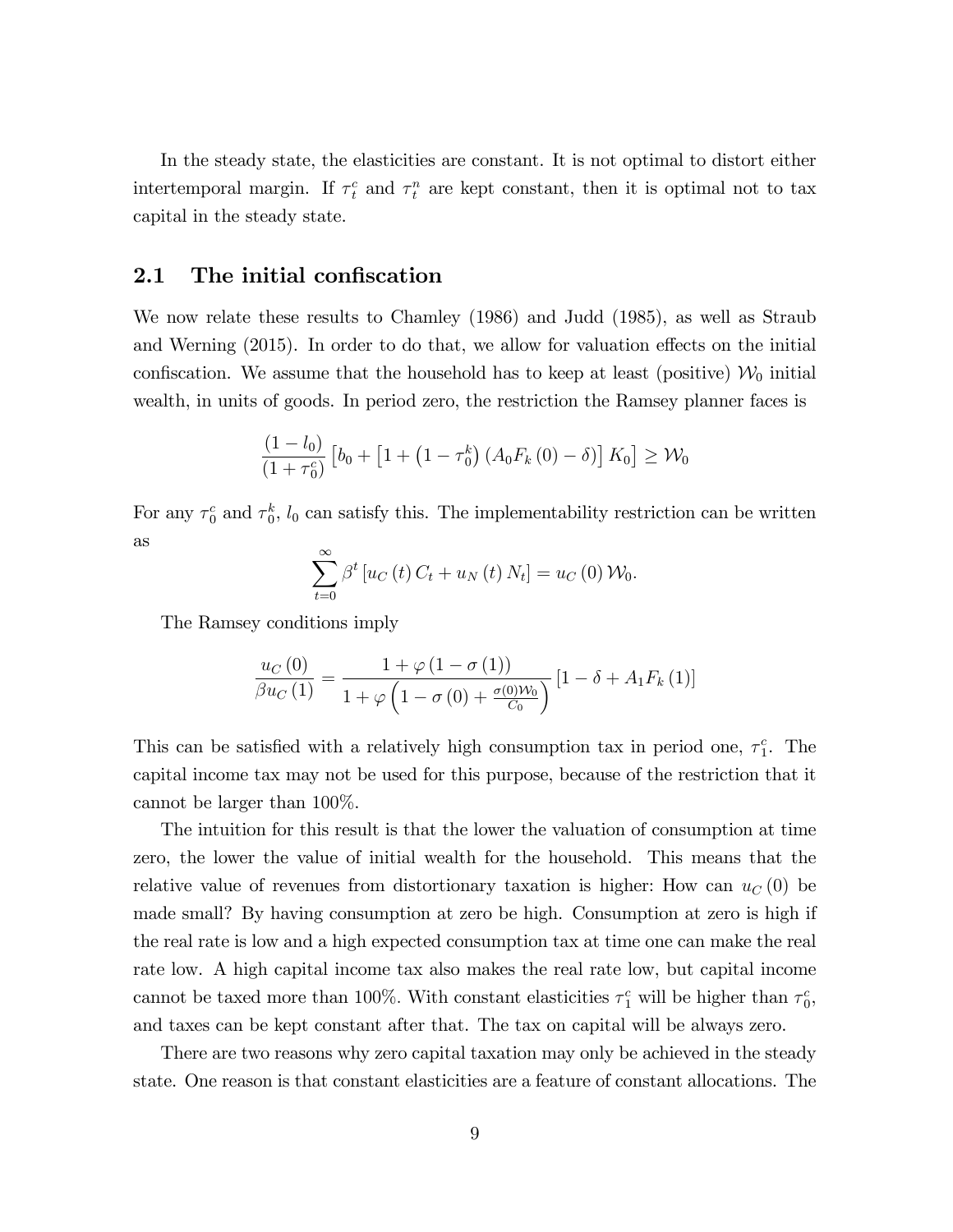other is that there are confiscatory motives in the short run. In this set up with both labor and consumption taxes, the confiscatory motives take only one period to be dealt with. That would not be the case without consumption taxes.

In a similar set up but without consumption taxes, Straub and Werning (2015) give examples where capital taxes are taxed at the maximum rate of 100% forever. The economy does not converge to the steady state with positive consumption and capital. Both consumption and capital converge to zero. The reason for it is that as in Chamley, in Straub-Werning, there are only labor income taxes, no consumption taxes. Without consumption taxes,  $\tau_{t+1}^k$  would have to satisfy

$$
\frac{u_C(t)}{(1+\tau_t^c)} = \frac{\beta u_C(t+1)}{(1+\tau_{t+1}^c)} \left[1 + \left(1 - \tau_{t+1}^k\right) \left(U_{t+1} - \delta\right)\right]
$$

and the restriction  $\tau_{t+1}^k \leq 1$  could be binding. It turns out that, as shown by Straub-Werning, the restriction may be binding not only in period one, but in all future periods. The intuition is that in order to get  $u<sub>C</sub>(0)$  to be low, real rates must be low. Since the capital income tax is capped, it is not enough to use the real rate between periods zero and one. The whole term structure needs to be used.

The alternative solution, once consumption taxes are allowed for, is a relatively high consumption tax in period one. In the isoleastic case, consumption taxes could remain constant from period one on. Consumption and capital would converge to the steady state, and welfare would be considerably higher.

The result in Straub and Werning (2015) is an interesting example of an incomplete set of policy instruments. The consumption tax that could be redundant in other contexts, is crucial in their problem for optimal policy and welfare.

### 2.2 Why shouldn't capital be taxed in the long run?

Why shouldn't capital be taxed in the long run? Is it because capital is an intermediate good? If that was the reason then capital should not be taxed in the short term as well. In this section we interpret the result of the zero taxation of capital in the long run. It is based on an extension of the result of uniform taxation of Atkinson and Stiglitz (1972).

We start by considering a model with one good that cannot be taxed (leisure) and that can be transformed into multiple consumption goods with a linear technology.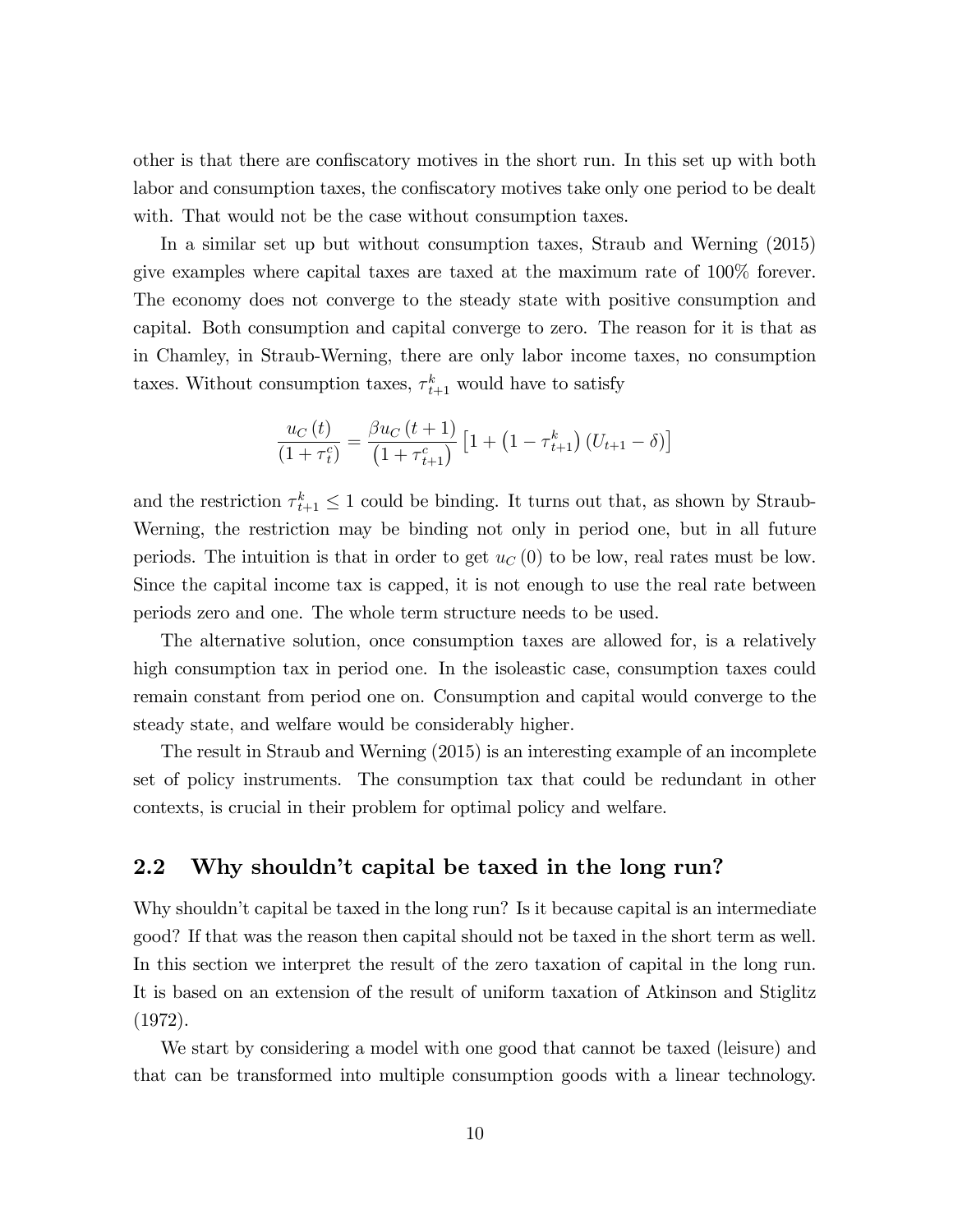The consumption goods can be taxed with differential consumption taxes, and with a common labor tax. This is the set up in Atkinson and Stiglitz (1972). If the utility function is separable in labor and homothetic in the consumption goods, then it is optimal to impose the same wedge between each consumption good and labor, meaning that there is no distortion across the different consumption goods.<sup>1</sup>

The second step is to consider a model with multiple labor types and one consumption good. Each of the types of labor can be transformed into the consumption good with a linear technology. The different types of labor can be taxed at a common rate by a common consumption tax or at different rates by differential labor taxes. Under separability and homotheticity in the types of labor, it is optimal to tax the different labor types at the same rate.

Finally, the model we are interested in is a model with multiple consumption goods and labor types in which each labor can be transformed into the different consumption goods using capital, and each consumption good can be transformed into the different labor types, also using capital. Suppose the utility function is separable between the consumption goods and the types of labor. If it is homothetic in the consumption goods, then it is optimal not to distort across consumption goods, imposing a common distortion between each labor and the different consumption goods. One implementation is to tax all the consumption goods at the same rate, not tax capital, and tax each labor (possibly) at a different rate. If the homotheticity is in the types of labor, then it is optimal not to distort across the different labor types, imposing the same distortion across each consumption good and the different types of labor. One implementation is with common labor taxes and a zero tax on capital. Consumption taxes could be different across goods. With homotheticity of both consumption goods and types of labor, then it is optimal to have both uniform consumption taxes and uniform labor taxes .

The reason why this model with separable and homothetic preferences is interesting is that in the steady state, it is as if preferences were separable and homothetic in consumption and labor. Thus in the steady state it is not optimal to impose distortions across consumption goods and across types of labor. It is not optimal to impose

<sup>&</sup>lt;sup>1</sup>The result of uniform taxation of Atkinson and Stiglitz (1972) is a corollary of the result in Diamond and Mirrlees (1971) that intermediate goods should not be taxed. In fact, under the assumptions of separability and homotheticity, it is possible to write preferences as functions of a composite good that is a constant returns to scale function of the different consumption goods. Under those conditions, it is optimal to tax only the composite good.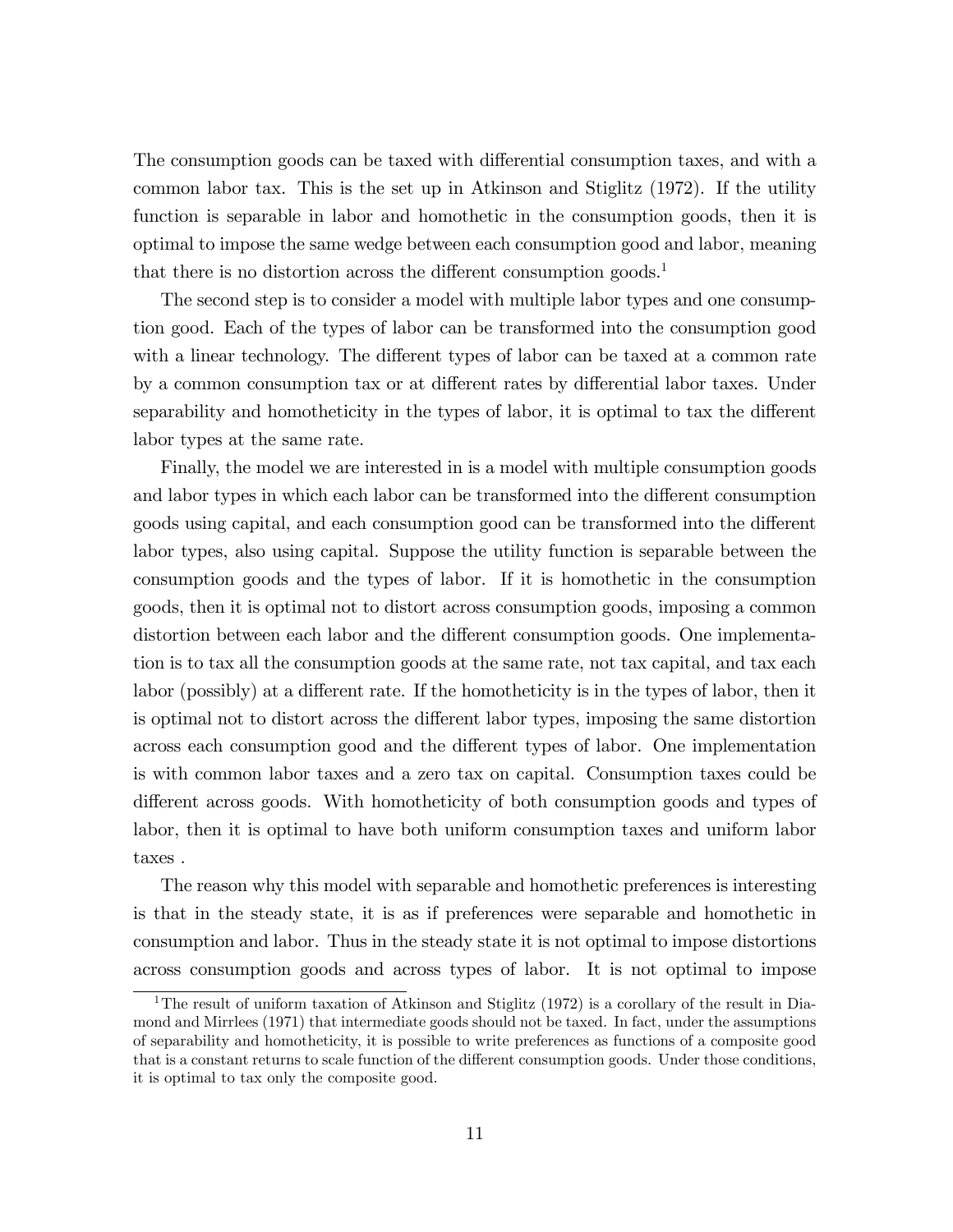intertemporal distortions, so that taxing capital is not optimal.

In a dynamic model with time separable preferences, the preferences that satisfy Atkinson and Stiglitzís conditions for uniform taxation, are additively separable between consumption and labor and have constant elasticity in both consumption and labor. One intuition for the result that capital should not be taxed is related to the standard principle that goods should be taxed according to their price elasticities. Because elasticities are constant over time, taxes should not distort across goods (and across types of labor), and therefore capital should not be taxed. In the steady state, those elasticities are constant, because consumption and labor are constant.

The initial confiscation of capital is another reason to tax capital in the long run, but we are abstracting from it here. Chamley (1986) and Judd (1985) had hoped that would have no long run effects, but Straub and Werning (2015) have shown their hope was unfounded. By adding consumption taxes, we recover the transitory nature of those effects.

We now formalize these arguments by reviewing the results on uniform taxation.

Uniform commodity taxation The model in Atkinson and Stiglitz (1972) has one good that cannot be taxed, leisure, and that can be transformed into multiple consumption goods with a linear technology. The consumption goods can be taxed with differential consumption taxes, and with a common labor tax. If the utility function is separable in labor and homothetic in the consumption goods, then it is optimal to impose the same wedge between each consumption good and labor. This means that uniform consumption taxation is optimal, that no distortion should be imposed across the different consumption goods. The analysis in Atkinson and Stiglitz is static. In a dynamic model without capital, labor today cannot be transformed into consumption tomorrow. It is not obvious what uniform taxation means there. But with capital, labor today can be transformed into consumption tomorrow. Uniform consumption taxation means that capital should not be taxed in the production of future consumption (provided consumption in different periods is taxed at the same rate).

We now review the result of uniform consumption taxation. The economy has a representative household with preferences over N consumption goods,  $C_t$ ,  $t = 1, ..., N$ , and labor,  $n$ . It is separable in the consumption goods and labor, and homothetic<sup>2</sup> in

<sup>2</sup>Monotonic transformation of an homogeneous function.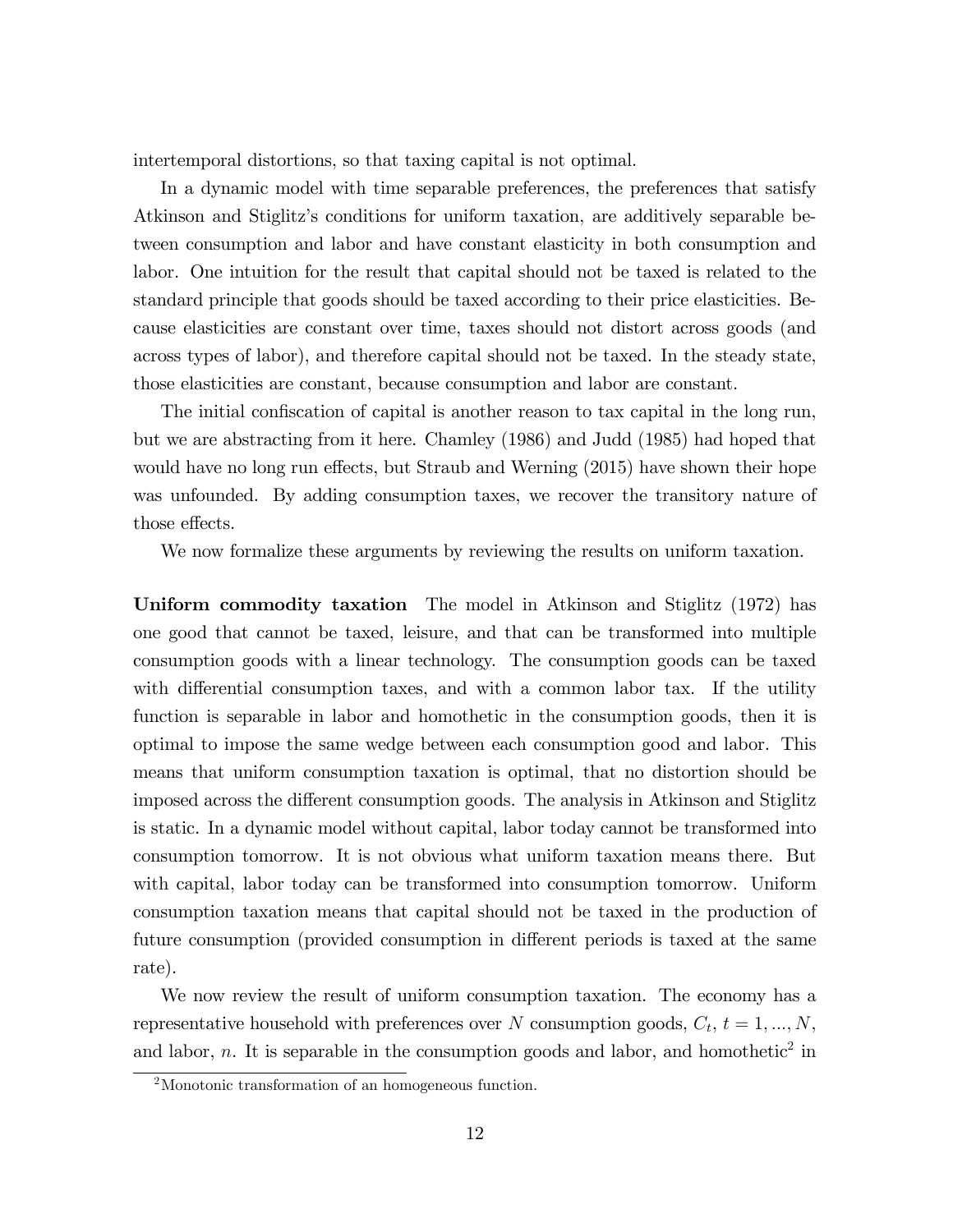the consumption goods, so that it can be written as

<span id="page-12-0"></span>
$$
U\left(\mathcal{C}\left(C_1, C_2, ..., C_N\right), n\right) \tag{21}
$$

where C is homogeneous of degree k. Each consumption good  $t = 1, ..., N$ , is produced with labor  $n$ , according to

<span id="page-12-1"></span>
$$
C_t + g_t = A_t n_t, \, t = 1, \dots, N. \tag{22}
$$

with

<span id="page-12-2"></span>
$$
\sum_{t=1}^{N} n_t = n. \tag{23}
$$

 $g_t$  is government consumption of good t.

Notice that even if consumption is indexed by  $t$ , the model is static. How else could time today be used directly to produce consumption tomorrow, other then through capital accumulation?

In the first best, that maximizes  $(21)$  subject to  $(22)$  and  $(23)$ , there are no wedges, so that

$$
-\frac{U_C C_{C_t}}{U_n} = \frac{1}{A_t}, t = 1, ..., N,
$$

and

$$
\frac{\mathcal{C}_{C_t}}{\mathcal{C}_{C_{t+1}}} = \frac{A_{t+1}}{A_t}, t = 1, ..., N - 1.
$$

Notice that the second condition can be interpreted as a condition of productive efficiency. It equates the marginal rates of technical substitution of  $C_t$  for  $C_{t+1}$  in the production of the composite  $C = \mathcal{C}(C_1, C_2, ..., C_N)$  and in the production of labor.

The second best equilibrium Taxes are assumed to be on the consumption goods  $\tau_t^C$  and on labor  $\tau^n$ . There is also a levy l. Total time cannot be taxed, and neither can leisure. The household has budget constraint

<span id="page-12-3"></span>
$$
\sum_{t=1}^{N} (1 + \tau_t^C) p_t C_t - (1 - \tau^n) w n = (1 - l) B \qquad (24)
$$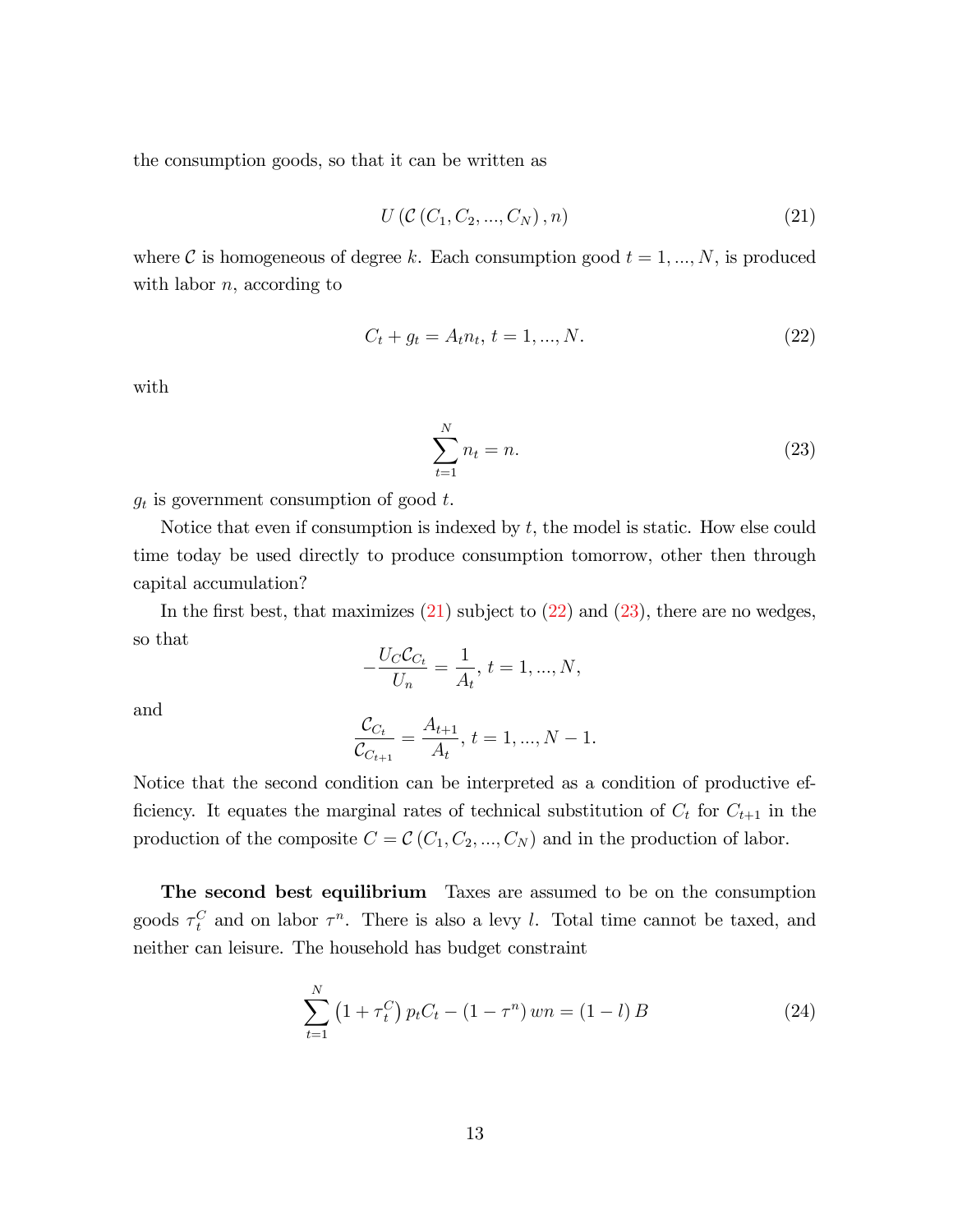where  $p_t$  is the price of  $C_t$  in units of the composite good C. The wage rate w is also measured in units of  $C$ , and  $B$  are the liabilities of the government, also in units of  $C$ . The marginal conditions are

<span id="page-13-0"></span>
$$
-\frac{U_n}{U_C C_{C_t}} = \frac{(1-\tau^n) w}{(1+\tau_t^C) p_t}, \, t = 1, ..., N. \tag{25}
$$

One representative firm behaving competitively produces the consumption good  $C_t$ using labor  $n_t$ . Profits are  $\Pi_t = p_t C_t - w n_t$ . The marginal conditions are

$$
\frac{w}{p_t} = A_t, \, t = 1, ..., N.
$$

It follows that

$$
-\frac{U_n}{U_C C_{C_t}} = \frac{(1 - \tau^n)}{(1 + \tau_t^C)} A_t, t = 1, ..., N.
$$

A common consumption tax distorts the margin between consumption and labor, while differential consumption taxes distort across consumption goods.

In order to solve the Ramsey problem, it is useful to write the budget constraint, [\(24\)](#page-12-3), using the marginal conditions, [\(25\)](#page-13-0) and  $-\frac{U_n}{U_C}$  $\frac{U_n}{U_C} = (1 - \tau^n) w$ , as

$$
\sum_{t=1}^{N} U_{C} C_{C_{t}} C_{t} + U_{n} n = U_{C} (1 - l) B
$$
\n(26)

We impose

$$
U_C\left(1-l\right)B\geq\mathcal{W}_0
$$

At the optimum it holds with equality, so

<span id="page-13-1"></span>
$$
\sum_{t=1}^{N} U_C C_{C_t} C_t + U_n n = \mathcal{W}_0
$$
\n(27)

This implementability condition together with the resource constraints are the only conditions restricting the equilibrium variables  $C_t$ ,  $t = 1, ...N$ , and n.

The Ramsey problem is to maximize  $(21)$  subject to  $(27)$  and the resource con-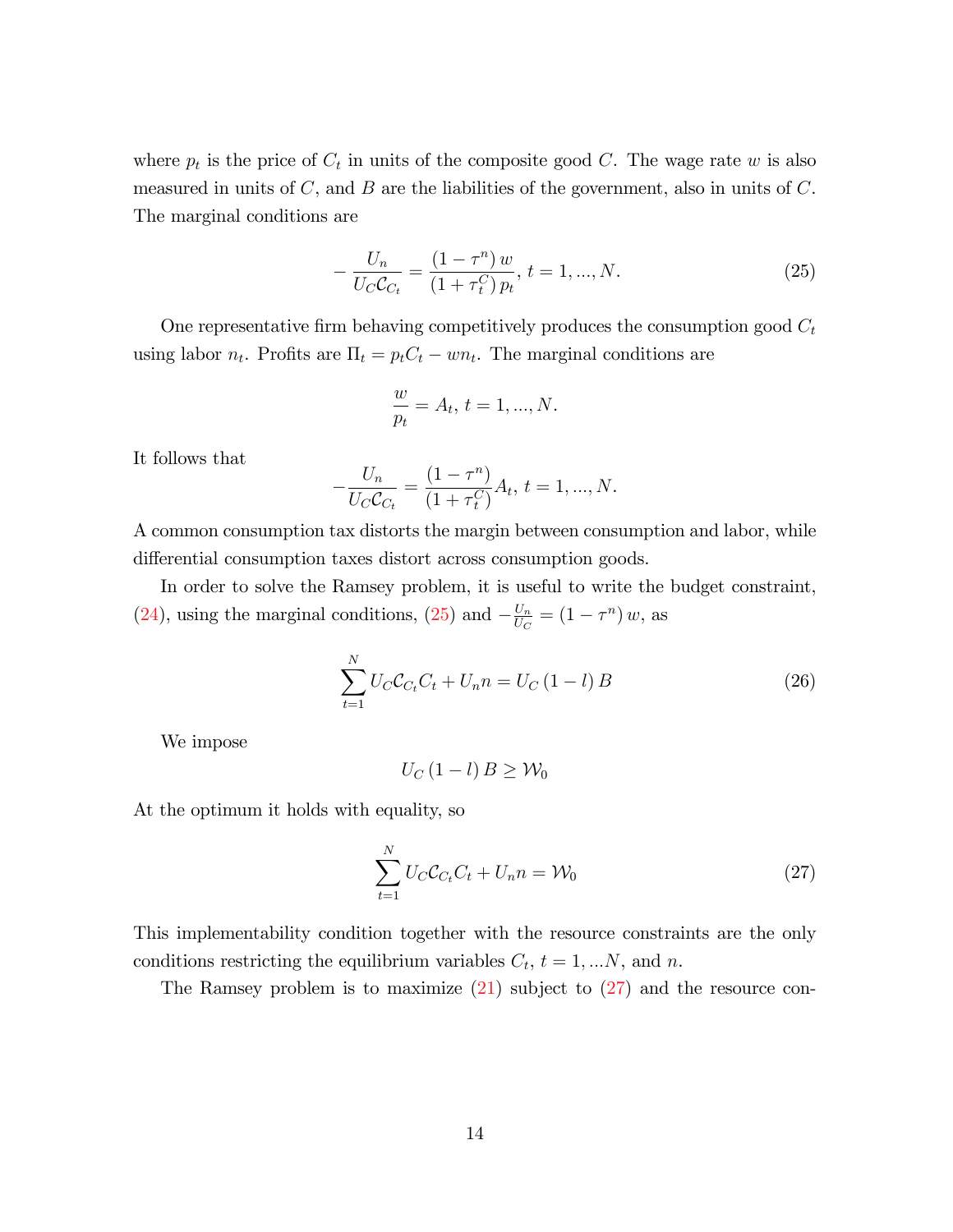straints [\(22\)](#page-12-1) and [\(23\)](#page-12-2). The first order conditions are, for  $j = 1, ..., N$ ,

$$
U_{C}C_{C_{j}} + \phi \left[ U_{CC}C_{C_{j}} \sum_{t=1}^{N} C_{C_{t}}C_{t} + U_{C} \sum_{t=1}^{N} C_{C_{t}C_{j}}C_{t} + U_{C}C_{C_{j}} + U_{nC}C_{C_{j}}n \right] = \lambda_{j}
$$
 (28)

and

$$
-U_n + \phi \left[ -U_{Cn} \sum_{t=1}^{N} C_{Ct} C_t + U_{nn} n + U_n \right] = \lambda_j A_j.
$$
 (29)

The fact that C is homogeneous of degree k implies that  $\sum_{t=1}^{N} C_{C_t} C_t = kC$  and  $\sum_{t=1}^{N} C_{C_{t}} C_{t} = (k-1) C_{C_{j}}$ . The marginal conditions of the Ramsey problem can then be written as

$$
U_C C_{C_j} + \phi \left[ U_{CC} C_{C_j} kC + U_C (k-1) C_{C_j} + U_C C_{C_j} + U_{nC} C_{C_j} n \right] = \lambda_j \tag{30}
$$

$$
-U_n + \phi [-U_{Cn}kC + U_{nn}n + U_n] = \lambda_j A_j \tag{31}
$$

so that

$$
\frac{U_{C}C_{C_{j}}}{-U_{n}} = \frac{1 + \phi \left[k\frac{U_{Cn}C}{U_{n}} - \frac{U_{nn}n}{U_{n}} - 1\right]}{1 + \phi \left[\frac{kU_{CC}C}{U_{C}} + k + \frac{U_{nC}}{U_{C}}n\right]} \frac{1}{A_{j}}
$$
(32)

It follows that it is optimal to tax all the consumption goods at the same rate, meaning that there are no distortions across consumption goods, as in the first best.

Uniform labor taxation In a dynamic model, there are multiple consumption goods and multiple types of labor. We can consider a static model with multiple labor types and one consumption good. Each labor can be used to produce the consumption good with a linear technology. The different labor types can be taxed at a common rate by a common consumption tax or at different rates by differential labor taxes. With separability and homotheticity in the types of labor, it is optimal to tax the different labor types at the same rate, meaning that uniform labor taxation is optimal. Again, capital is the way consumption today can be transformed into labor tomorrow. With separability and homotheticity in labor types, capital should not be taxed in the production of future labor. All labors should be taxed at the same rate and capital should not be taxed.

Suppose the economy now has a single consumption good that can be produced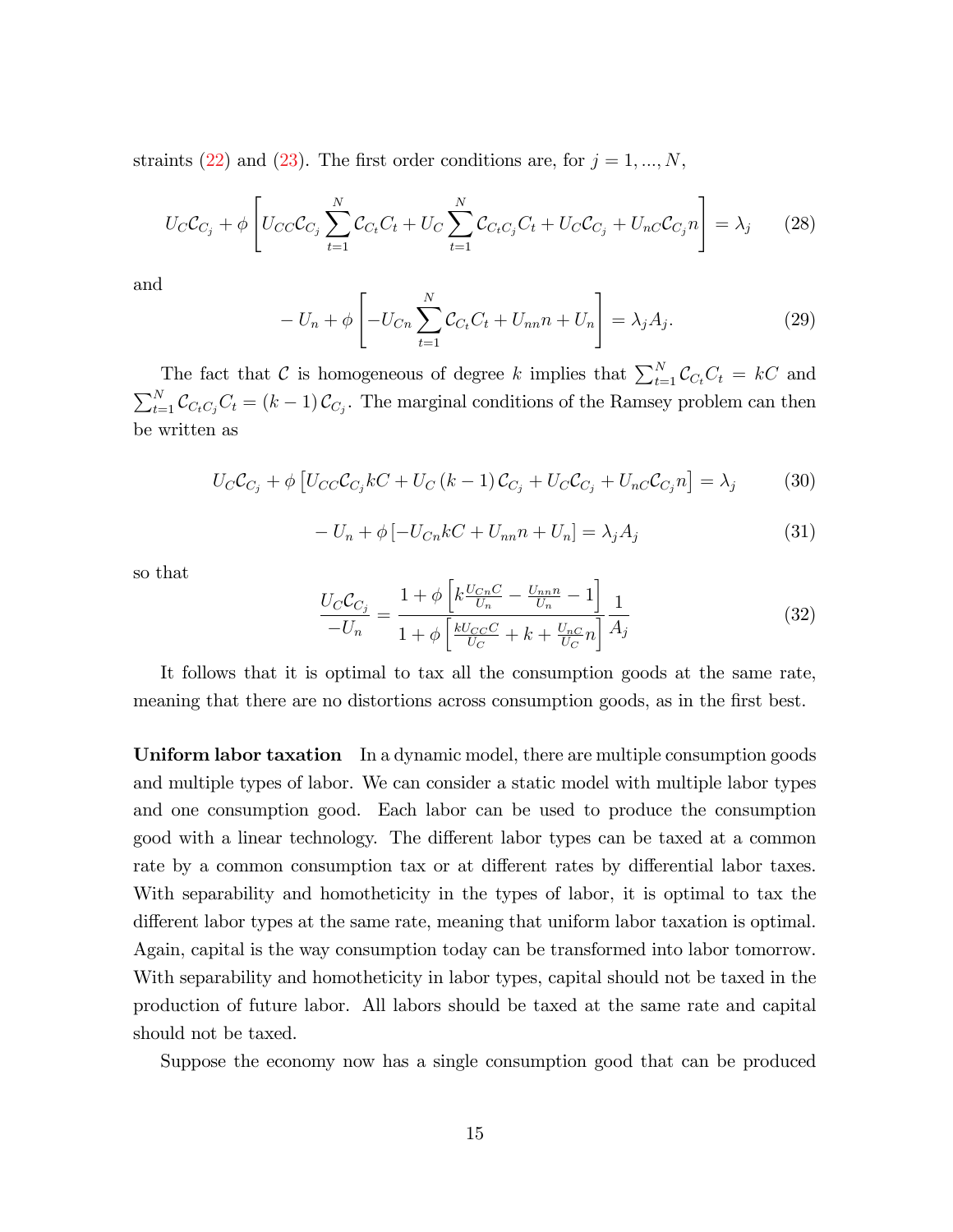with different types of labor. Preferences are

$$
U\left(C,\mathcal{H}\left(n_1,n_2,...,n_N\right)\right)
$$

with  $H = \mathcal{H}(n_1, n_2, ..., n_N)$ . The utility function is separable in the consumption good and the labor types and homothetic in the labor types.  $\mathcal H$  is constant returns to scale. The consumption good can be produced with labor  $n_t$ , according to

$$
c_t = A_t n_t, \, t = 1, ..., N,
$$

with

$$
C = \sum_{t=1}^{N} c_t.
$$

In the first best, the marginal conditions are

$$
-\frac{U_C}{U_H \mathcal{H}_{n_t}} = \frac{1}{A_t}, \, t = 1, ..., N,
$$

and

$$
\frac{\mathcal{H}_{n_t}}{\mathcal{H}_{n_{t+1}}} = \frac{A_t}{A_{t+1}}, \, t = 1, ..., N - 1.
$$

The second condition can be interpreted as a condition of productive efficiency. It equates the marginal rates of technical substitution of  $n_t$  for  $n_{t+1}$  in the production of the composite  $\mathcal{H}(n_1, n_2, ..., n_N)$  and in the production of consumption.

Second best equilibrium Taxes are assumed to be on the consumption good  $\tau^C$  and on labor types  $\tau_t^n$ . There is also a levy l. The household budget constraint is

$$
(1 + \tau^C) C - \sum_{t=1}^{N} (1 - \tau_t^n) w_t n_t = (1 - l) B
$$
 (33)

The marginal conditions are

$$
-\frac{U_H \mathcal{H}_{n_t}}{U_C} = \frac{(1 - \tau_t^n) w_t}{1 + \tau^C}, \ t = 1, ..., N. \tag{34}
$$

One representative firm behaving competitively produces  $c_t$  using  $n_t$ . It follows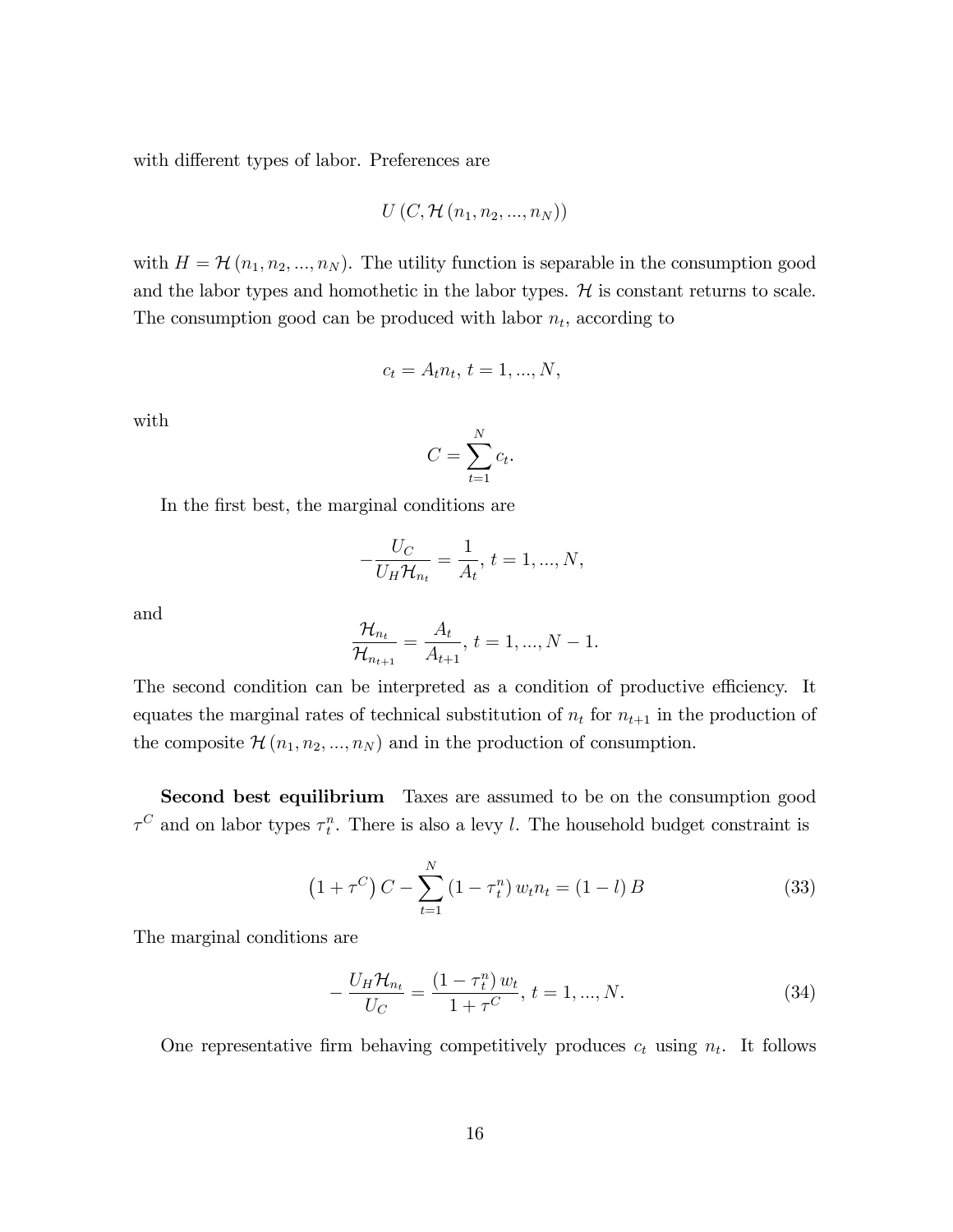that

$$
w_t = A_t, t = 1, ..., N.
$$

and

$$
-\frac{U_H \mathcal{H}_{n_t}}{U_C} = \frac{(1 - \tau_t^n)}{(1 + \tau^C)} A_t, t = 1, ..., N.
$$

In order to solve the Ramsey problem, it is useful to write the budget constraint, [\(24\)](#page-12-3), using the marginal conditions, [\(25\)](#page-13-0) and  $-\frac{U_n}{U_C}$  $\frac{U_n}{U_C} = (1 - \tau^n) w$ , as

$$
U_{C}C + \sum_{t=1}^{N} U_{H} \mathcal{H}_{n_{t}} n_{t} = U_{C} \frac{(1-l)B}{1+\tau^{C}}
$$
(35)

We impose that

$$
U_C \frac{(1-l)B}{1+\tau^C} \ge \mathcal{W}_0
$$

At the optimum it holds with equality, so

 $\overline{a}$ 

$$
U_C C + \sum_{t=1}^{N} U_H \mathcal{H}_{n_t} n_t = \mathcal{W}_0
$$
\n(36)

This implementability condition together with the resource constraints are the only conditions restricting the equilibrium variables  $n_t$ ,  $t = 1,...N$ , and C. The first order conditions of the Ramsey problem are for  $j = 1, ..., N$ ,

$$
U_C + \phi \left[ U_{CC} C + U_C + U_{HC} \sum_{t=1}^{N} \mathcal{H}_{n_t} n_t \right] = \lambda_j \tag{37}
$$

$$
-U_H\mathcal{H}_{n_j} + \phi \left[ U_{CH}\mathcal{H}_{n_j}C + U_{HH}\mathcal{H}_{n_j} \sum_{t=1}^N \mathcal{H}_{n_t}n_t + U_H \sum_{t=1}^N \mathcal{H}_{n_t n_j}n_t + U_H\mathcal{H}_{n_j} \right] = \lambda_j A_j
$$
\n(38)

The fact that H is CRS implies that  $\sum_{t=1}^{N} \mathcal{H}_{n_t} n_t = kH$  and  $\sum_{t=1}^{N} \mathcal{H}_{n_t} n_t =$  $(k-1)$   $\mathcal{H}_{nj}$ . This means that the marginal conditions of the Ramsey problem imply

$$
\frac{U_C}{-U_H \mathcal{H}_{n_j}} = \frac{1 + \phi \left[ -\frac{U_{CH}C}{U_H} - \frac{kU_{HH}H}{U_H} - k \right]}{1 - \phi \left[ -\frac{U_{CC}C}{U_C} - 1 - \frac{kU_{HC}H}{U_C} \right]} \frac{1}{A_j}
$$
(39)

It is optimal to tax all the labor types at the same rate, meaning that there are no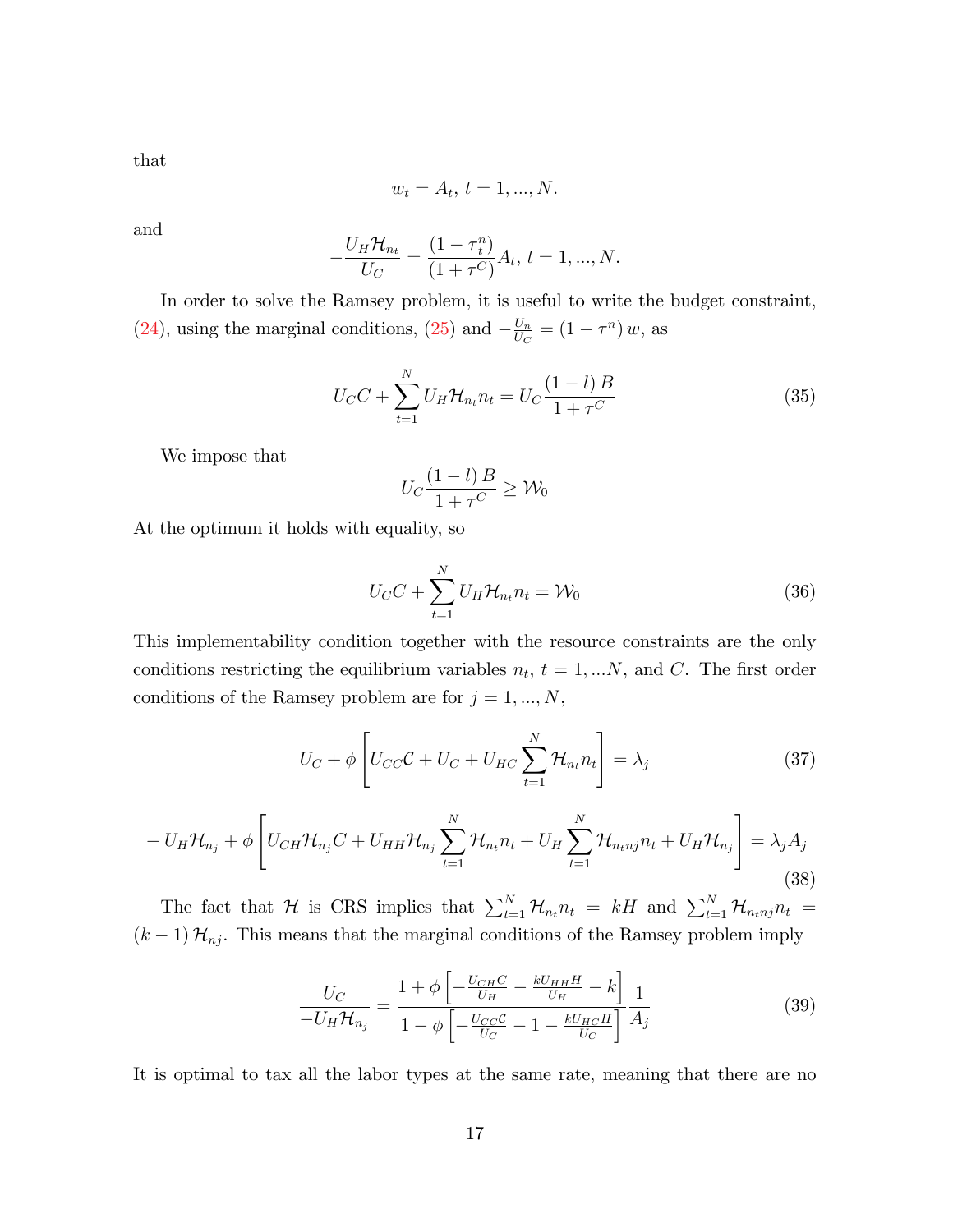distortions across different types of labor, as in the first best.

The dynamic model with capital We are not exactly interested in the static models above with multiple consumption goods or labor types, but rather in a dynamic model with capital, multiple consumption goods and multiple labor types. As it turns out, the results above can be used to explain under what conditions capital should not be taxed in the dynamic model. Capital is the way consumption today can be transformed into consumption tomorrow, and labor today into labor tomorrow. Under the conditions of separability and homotheticity of both consumption goods and labor types, it is optimal not to distort the intertemporal margins. Under those conditions, capital should not be taxed.

In the dynamic model, time additive preferences that are separable and homothetic are additive and constant elasticity,

$$
U=\sum_{t=0}^\infty \beta^t \left[ \frac{C_t^{1-\sigma}-1}{1-\sigma}-\eta n_t^\psi \right].
$$

In the dynamic model, with constant elasticity in consumption, the optimal policy has uniform taxation in consumption with zero capital taxation and variable labor taxes. No distortion is imposed in the intertemporal consumption margin. Instead, distortions are imposed in the intertemporal labor margin. If, instead, the labor elasticity is constant, then optimal policy has uniform labor taxation with zero capital taxation and variable consumption taxes. Again, no distortion is imposed in the intertemporal labor margin, but the distortion in the intertemporal consumption margin.

The optimal tax rule is to tax less the goods with more elastic demands. In the steady state, elasticities are constant, and therefore all consumption goods and all labor types ought to be taxed at the same rate. And capital income should not be taxed. Away from the steady state, in general it is optimal to tax the different goods at different rates, or to tax (or subsidize) capital.

Along the transition the question of whether capital should be taxed is a quantitative question. Quantitatively it may still be approximately optimal not to tax capital.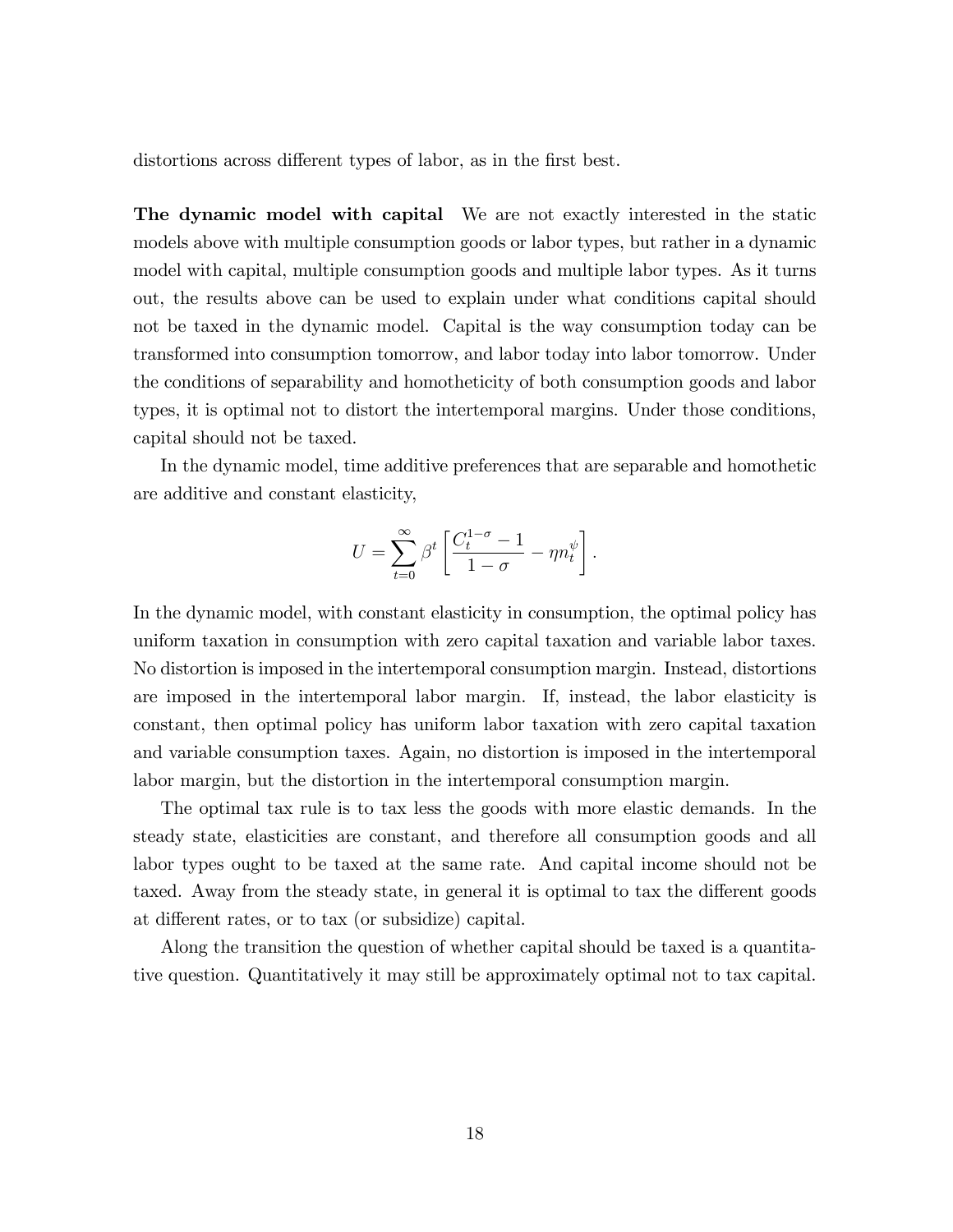# 3 Distribution

The results obtained above for the representative economy remain under certain conditions in economies with capital-rich and poor agents. In order to show this consider that there are two agents, 1 and 2. The social welfare function is

 $\theta U^1 + (1 - \theta) U^2$ 

where  $\theta$  is some weight. The implementability conditions can be written as

<span id="page-18-0"></span>
$$
\sum_{t=0}^{\infty} \beta^t \left[ u_C^1(t) C_t^1 + u_N^1(t) N_t^1 \right] = \mathcal{W}_0^1,
$$
\n(40)

and

<span id="page-18-1"></span>
$$
\sum_{t=0}^{\infty} \beta^t \left[ u_C^2(t) C_t^2 + u_N^2(t) N_t^2 \right] = \mathcal{W}_0^2,
$$
\n(41)

as well as

$$
\frac{u_C^1(t)}{u_C^2(t)} = \frac{u_N^1(t)}{u_N^2(t)}
$$

$$
\frac{u_C^1(t)}{u_C^2(t)} = \frac{u_C^1(t+1)}{u_C^2(t+1)}
$$

that impose that tax rates must be the same for the two agents. These last conditions can be written as

$$
u_C^1(t) = \gamma u_C^2(t)
$$
  

$$
u_N^1(t) = \gamma u_N^2(t)
$$

where  $\gamma$  is some endogenous constant.<sup>3</sup> Finally the resource constraints are

$$
C_t^1 + C_t^2 + G_t + K_{t+1} - (1 - \delta) K_t \le A_t F\left(N_t^1 + N_t^2, K_t\right).
$$

We can derive first order conditions, assuming separability. Let  $\varphi^1$  and  $\varphi^2$  be the multipliers of the two implementability conditions, [\(40\)](#page-18-0) and [\(41\)](#page-18-1). Then the marginal

 $3$ See also Greulichy, Laczó and Marcet (2016).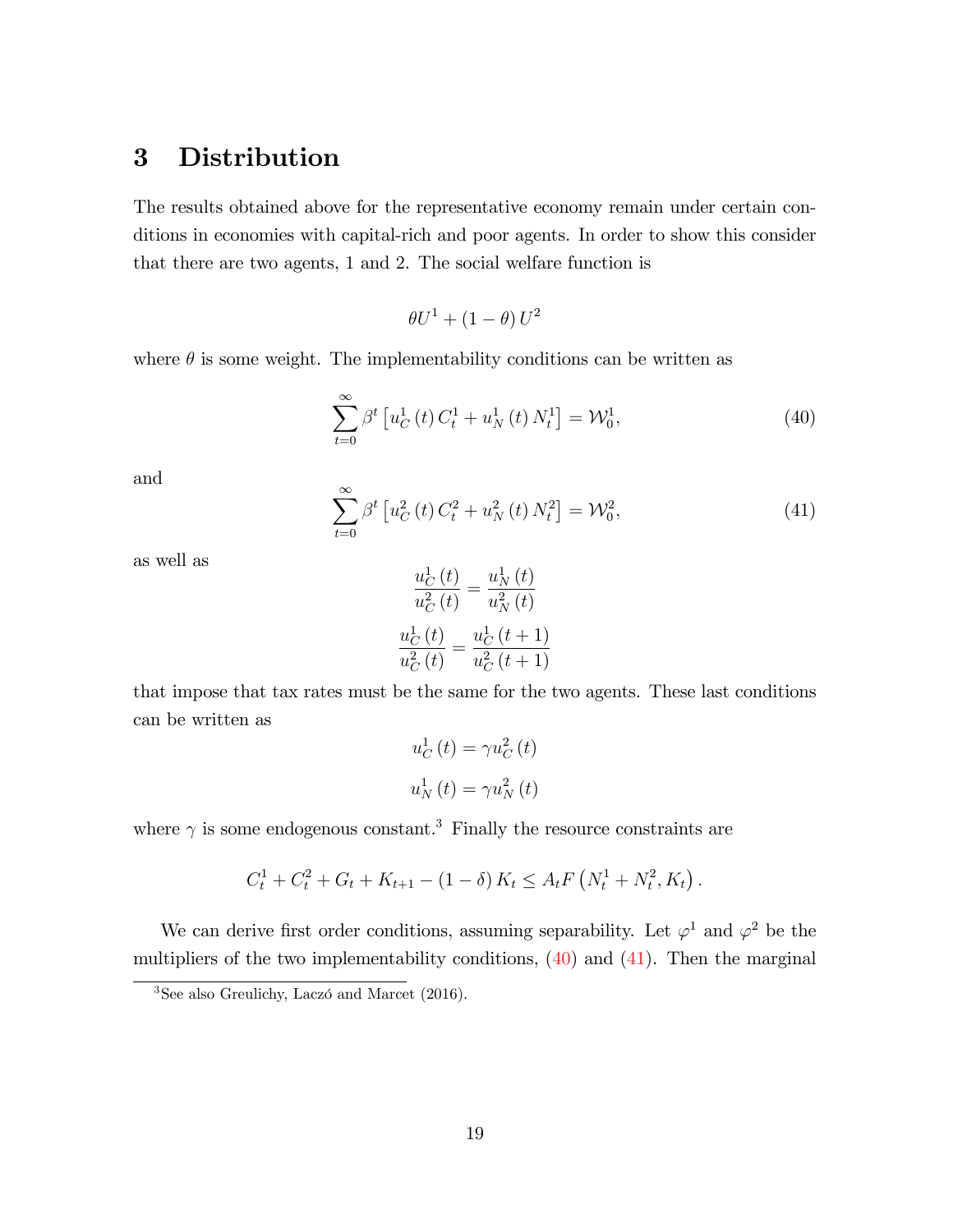conditions imply

$$
u_C^2(t) \frac{\gamma \left[\theta + \varphi^1 \left(1 - \sigma_t^1\right)\right] \frac{\sigma_t^2}{C_t^2} + \left[\left(1 - \theta\right) + \varphi^2 \left(1 - \sigma_t^2\right)\right] \frac{\sigma_t^1}{C_t^1}}{\frac{\sigma_t^2}{C_t^1} + \frac{\sigma_t^1}{C_t^1}} = \lambda_t
$$

and

$$
-\lambda_t + \beta \lambda_{t+1} \left[ f_k \left( t+1 \right) + 1 - \delta \right] = 0
$$

For the isoelastic case, it is still optimal not to distort the intertemporal margins., so that capital should not be taxed.

Once there is no room to affect the initial confiscation, and without transfers across agents, there is not much distribution that can be done. We now allow for differential transfers across agents, but restrict them to be positive. The implementability conditions  $(40)$  and  $(41)$  now become

$$
\sum_{t=0}^{\infty} \beta^t \left[ u_C^1(t) C_t^1 + u_N^1(t) N_t^1 \right] = \mathcal{W}_0^1 + Tr^1.
$$
  

$$
\sum_{t=0}^{\infty} \beta^t \left[ u_C^2(t) C_t^2 + u_N^2(t) N_t^2 \right] = \mathcal{W}_0^2 + Tr^2.
$$

Transfers are restricted to be positive. There is a multiplier associated with each of those constraints ( $\phi^1$  and  $\phi^2$ ). Now, if the multipliers of the implementability constraints of the two agents,  $(40)$  and  $(41)$ , are positive, the planner would want to make negative transfers to both agents, and  $\phi^1$  and  $\phi^2$  would both be nonzero, and equal to  $\varphi$ <sup>1</sup> and  $\varphi$ <sup>2</sup>. If the multiplier of one of the implementability conditions, [\(40\)](#page-18-0) or [\(41\)](#page-18-1), is negative (because the planner would want to make positive transfers to that agent), then transfers will be made to the point where the multiplier of the implementability is equal to the multiplier of the nonnegativity constraint, zero.

The marginal condition of the Ramsey problem becomes

$$
u_C^2(t) \frac{\gamma \left[\theta + \varphi^1 \left(1 - \sigma_t^1\right)\right] \frac{\sigma_t^2}{C_t^2} + \left(1 - \theta\right) \frac{\sigma_t^1}{C_t^1}}{\frac{\sigma_t^2}{C_t^1} + \frac{\sigma_t^1}{C_t^1}} = \lambda_t
$$

Again, with isoelastic preferences taxing capital is not optimal.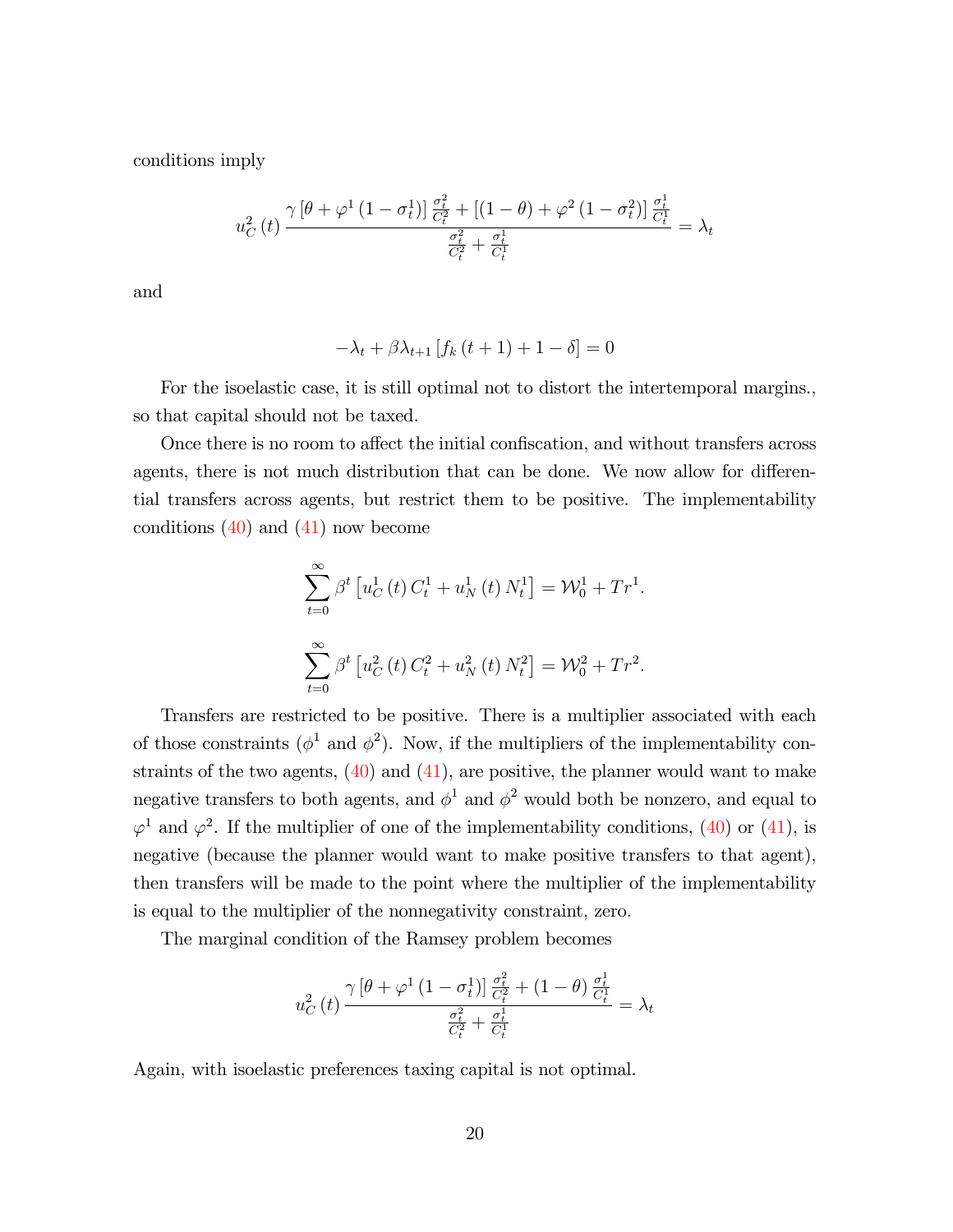In similar structures, Straub and Werning (2015) obtain that depending on the price elasticity parameter it may be optimal to fully tax capital. The reason for this result is again the initial confiscation. Once the initial confiscation is ruled out, the only reason to tax capital is that elasticities may be varying over time.

# 4 Concluding remarks

Should capital be taxed in the steady state, and along the transition? Once we abstract from the initial confiscation of capital, what matters are consumption and labor elasticities. In the steady state they are constant, so capital taxes should be zero. Capital should not be taxed because its tax is imposing a higher tax on future goods. We relate the results to the principles of optimal taxation of Atkinson and Stiglitz (1972) and Diamond and Mirrlees (1971).

The confiscation of the initial capital could be a reason to tax future capital, temporarily if consumption taxes are used. If consumption taxes are excluded capital could be fully taxed forever as in the examples of Straub and Werning (2015). In this sense, Straub and Werning is an extreme example of an incomplete set of fiscal instruments. The example is extreme in its implications for policy and welfare. Ruling out the use of future consumption taxes, implies that optimal policy may be fully taxing capital forever, resulting in asymptotic zero consumption and capital. With a moderate consumption tax in the second period of life, the initial confiscation is taken care of, and capital is not taxed in the steady state.

## References

- [1] Abel, Andrew B., 2007, "Optimal Capital Income Taxation," Working Paper 13354, National Bureau of Economic Research.
- $[2]$  Armenter, Roc, 2008, "A Note on Incomplete Factor Taxation," Journal of Public Economics 92, 2275-2281.
- [3] Atkeson, Andrew, V. V Chari, and Patrick J Kehoe, 1999, "Taxing capital income: a bad idea," Federal Reserve Bank of Minneapolis Quarterly Review 23, 3–18.